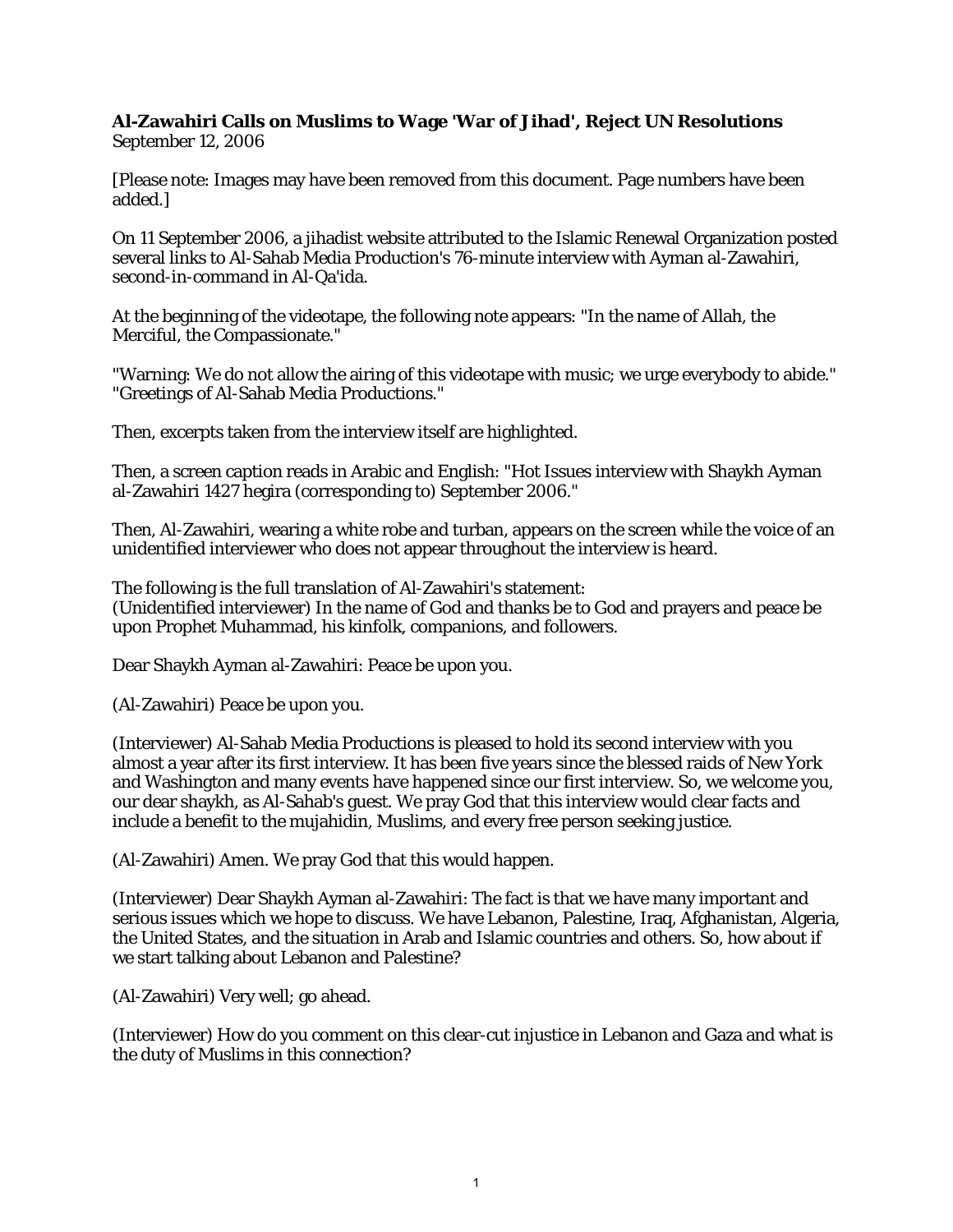(Al-Zawahiri) In the name of God and thanks be to God and prayers and peace be upon Prophet Muhammad, his kinfolk, companions, and followers. This injustice and oppression is a clear feature of the features of the Crusader-Zionist aggression against the Muslim nation. When three Israeli soldiers were captured, all of the Crusaders rushed to support Israel. Whereas the fact that there are 10,000 Palestinians sitting in prisons of the Jewish occupation of Muslim Palestine, including almost 700 women and children, does not make neither the Crusaders nor the United Nations, the international false witness, act.

The Muslim nation should come forward with all that is at its disposal to aid its Muslim brothers in Lebanon and Gaza -- all according to their capabilities. The strongest image depicting support for our Muslim brothers in both countries is represented by attacking the interests of the Jews, Crusaders, and those collaborating with them. The Israeli shells and rockets which roast the flesh of our children come from the nations of the Crusader west which have been supporting Israel since its establishment. The materialistic Crusader western civilization knows not the language of ethics and principles but understands the language of punishment and retribution. So, if they taste some of what they are inflicting on our women and children, then they will start giving up their arrogance, stubbornness, and greed and will seek to solve the problem between them and the Muslims.

The concentration should be on their economic interests, patricianly on halting theft of Muslims' stolen oil. Every Muslim should consider that anything that harms Muslims in Lebanon and Gaza also harms his son, daughter, brother, sister, father, and mother.

The Muslim nation should know that the governments of Arab and Islamic countries are helpless and even colluding with the enemies if the nation. Israel managed to overrun Lebanon and Gaza only because Egypt completely abandoned the battlefield with Israel. In fact, it acknowledged that it would not help any Arab country, which Israel attacks. This is enshrined in Article 6 of the peace treaty with Israel which asserts the priority and precedence of the peace treaty over any other agreement. Thus, Egypt has officially washed its hands of the long-defunct joint Arab defense pact which obligates the Arab states to cooperate in order to confront any aggression on any one of them. Arab states, one after the other, have followed Egypt to this failure and evasiveness. This collusion was clearly reflected in the stands of the rulers of Egypt, Saudi Arabia, and Jordan on the Israeli aggression against Gaza and Lebanon. All governments of the Arab and Muslim countries are members of the UN the charter of which obligates them to preserve the security, safety, and unity of Israel's lands because it is a member just like them in the UN. This is a fact clearer than the sun. The governments of all Arab and Muslim countries have recognized the legitimacy of the United Nations which is trying to burry Palestine, erase it from existence, and replace it with Israel. The United Nations is trying to impose around Israel a cordon of capitulation agreements and international forces to prevent Muslims from liberating Palestine and to isolate the mujahidin in Palestine from the mujahidin outside Palestine. This is why the Muslim nation should reject all these agreements and al these international forces and to establish their jihadist bases on the borders of Palestine against the will of the enemies of Muslims who seek to turn Israel into a permanent reality. This is why Muslims everywhere should do their utmost to break these barriers which have been and continue to be established around Palestine. We should not despair no matter how much it takes us to reach Palestine and joine up with its mujahidin to liberate the first of the two Qiblahs and the third of Al-Haramin (the two Holy Mosques in Mecca and Madina).

(Interviewer) But the Israeli bombing of Lebanon was very violent. What do you demand of Muslims in Lebanon and their supporters in the Islamic world?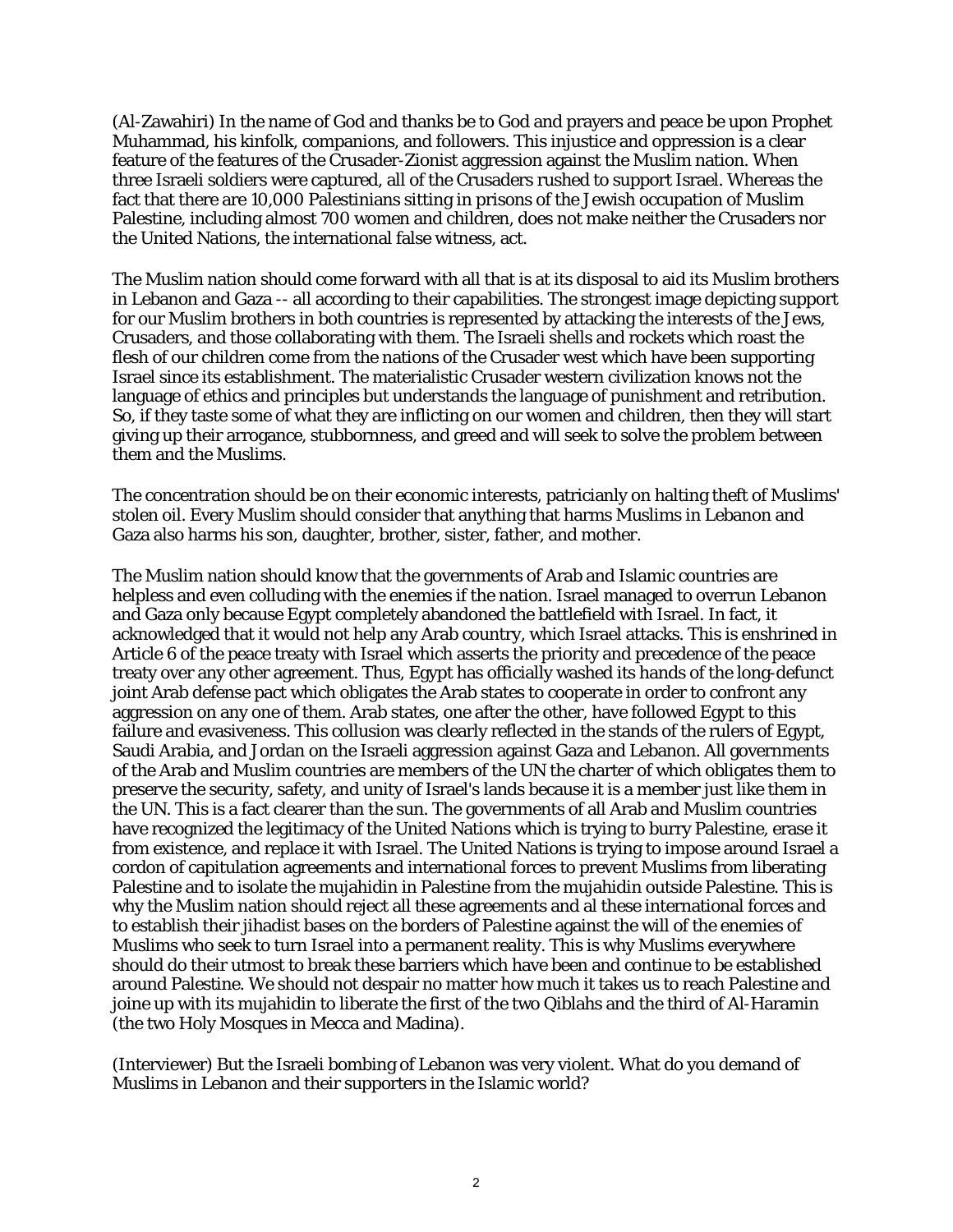(Al-Zawahiri) I call on them not TO surrender to the pressure applied by the Crusader west and to mount a popular jihadist war against the Crusader invasion and against everyone trying to prevent the mujahidin from liberating Palestine. It is not acceptable to surrender whenever the enemies of Islam bomb us and to accept what they want. The Crusader enemy bombed our sons and women in Chechnya, Afghanistan, and Iraq. In spite of this, the mujahidin did not surrender nor accepted the plans of the Crusader enemy. They continued the popular jihadist resistance which exhausted the enemy because of its ongoing bleeding. Muslims in Lebanon should free themselves from the restrains of political affiliations and the confines of the Sykes Picot agreement, and to wage a jihad for the sake of sake of God away from the interests of countries and their ambitions, in a battle that would become one with the jihad of the entire nation against the contemporary Crusader campaign; and wage a popular war of jihad that does not stop until the religion in its entirety is for Allah. The popular jihadsit war is the thing most feared by the Zionist-Crusader enemy. This war has rubbed his nose in dirt in Chechnya, Afghanistan, and Iraq.

(Interviewer) But some might argue that this could exceed the ability of Lebanese people?

(Al-Zawahiri) God, the exalted, says:" Against them make ready your strength to the utmost of your power, including steeds of war." (Koranic verse) If Muslims are unable to repel the enemy, then Muslims should prepare for that. But the important and serious matter is for Muslims in Lebanon to reject international resolutions, particularly the recent Security Council Resolution 1701. These resolutions which seek to surround the mujahidin and protect the Jews in Palestine. We must not accept these resolutions and not help entrench the presence of Israel and protect it with international resolutions.

My dear brother: The biggest disaster in Resolution 1701 and other similar resolutions intended to humiliate Muslim is that it recognizes the existence of the Hebrew state, and calls for isolating the mujahidin in Palestine and separating them from the Muslims in Lebanon. This separation is entrenched through international forces holding enmity to Islam. It also underscores the criminalization of jihad against the Jewish state and its right to strike the mujahidin. Regretfully, everyone who approves of this resolution would be recognizing all these disasters.

(Interviewer) Can we conclude from your talk that you consider Palestine the central cause of the Muslim nation and that the Lebanese problem is a branch of it, or supplementary to it, or secondary in importance?

(Al-Zawahiri) There is no doubt about that. Before anything else, the problem of Lebanon and all of our other problems are subject to Islamic law and we cannot solve them in any way that contradicts the Islamic law. This is the basis. As for implementation, it is not acceptable to deal with the Lebanese problem in a manner that would do injustice to the Palestinian cause. Moreover, we are a one nation waging a one war on multiple fronts. All the causes of Muslims in Chechnya, Kashmir, Afghanistan, Iraq, Palestine, Lebanon, and Algeria are our causes and battles.

(Interviewer) but some say that what you call for is madness and ignores the realities of international policies?

(Al-Zawahiri) This kind of thinking is what got us where we are now. Every time we violate the principles of Islam and give in to the law of infidel countries and bow to their decisions in order to exchange our religion and rights for a small gain. We would lose the religion and life together. The facts of international politics are facts of the humiliation and repression of Muslims at the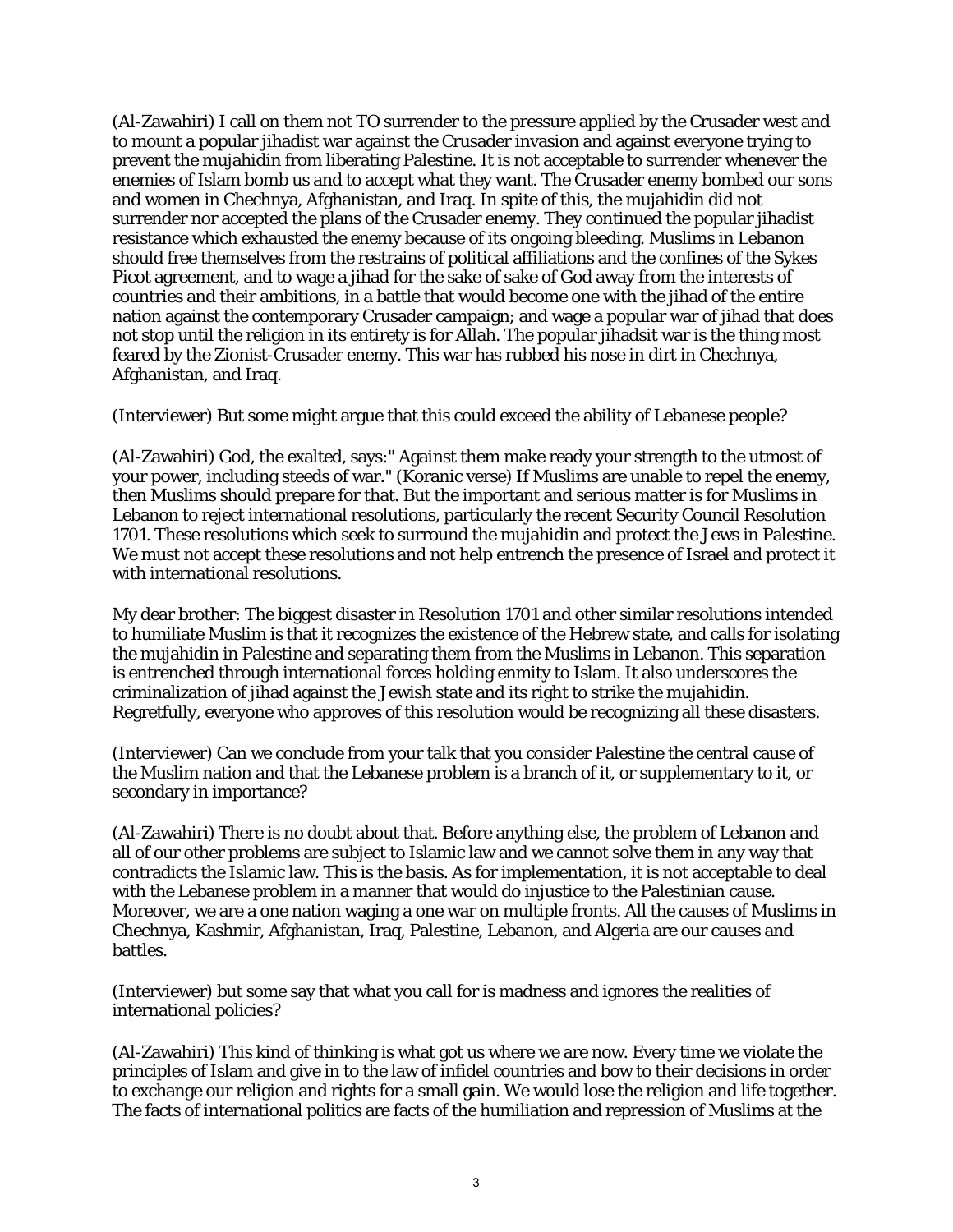hands of dictators controlling this world. This is why only those to whom religion, honor, and dignity are an easy matter. As for the mind they claim to have, Al-Mutnabi (famous Arab poet) spoke of by saying:

The cowards consider impotence to be smart And that is the deception of lowly nature (poetry)

My dear brother: The facts of international politics which they talk about stem from what they term as international legitimacy, the United Nations, and secular states which are the fruits of the malicious Sykes Picot Agreement. All these systems have been imposed on Muslims and the Muslim nation following the fall of the Caliphate state to force it to submit to systems and organizations that violate the Islamic law and to ensure the fragmentation of the Islamic nation. This will ultimately leave the Islamic nation subordinate, humiliated, and pillaged. The time has come for us to destroy these idols and false gods that they forced us to worship instead of Allah.

(Interviewer) But who will carry the burden of mobilizing the nation to the field of confrontation with its enemies?

(Al-Zawahiri) The mujahid vanguards of the Muslim nation, because the organizations that affiliate themselves with Islam that have abandoned jihad and recognized the legitimacy of the tyrants are too weak to confront the attacking enemy. The Muslim nation with its mujahid vanguard stands alone in the confrontation field, defending the nation's creed, sanctities, homelands, and resources.

(Interviewer) But a number of renowned individuals and long-established organizations are leading the nation astray in the labyrinths of politics to divert it from confrontation.

(Al-Zawahiri) Anyone who tries to divert the nation from that is either deceiving it, working against it, or both. What happened in Qana and the daily non-stop massacres in Gaza mean that our enemies see us as a worthless nation, and that we will only establish the rule of our religion and regain our dignity by fighting the crusaders, Zionists, and their agents.

(Interviewer) Your response actually raises a number of questions: What targets should the mujahidin strike, should they strike only the military targets of the crusaders and the Jews, or should they also strike their civilian targets, and if so, why? Second, is the jihad against Israel limited to killing the Jews in Palestine only? Third, are the crusaders and Zionists weakening under the violent strikes, or are the mujahidin banging their heads against rocks.

(Al-Zawahiri) Regarding the targets that the mujahidin should strike, they should strike any target that would weaken the aggressive crusader-Zionist campaign on the land of Islam. Shari'ah does not recognize people as civilian or military, but classifies them into fighters and non-fighters, with fighters being all those who fight in person or assist the fighting with their money or opinion. Durayd Bin-al-Summah was killed on the day of the battle of Hunayn for advising the Hawazin (a tribe that was planning to attack Muslims) even though he was an old man.

The West's crusader people are, in the eyes of Shari'ah, a fighting people who are at war with the Muslims because they chose their leaders and parliaments by their own free will, meaning they chose the executive authority that commits aggression against Islam and Muslims, and chose the legislative authority that monitors the executive authority, holds it accountable, and approves or rejects any of this authority's policies as it pleases. These people also pay the taxes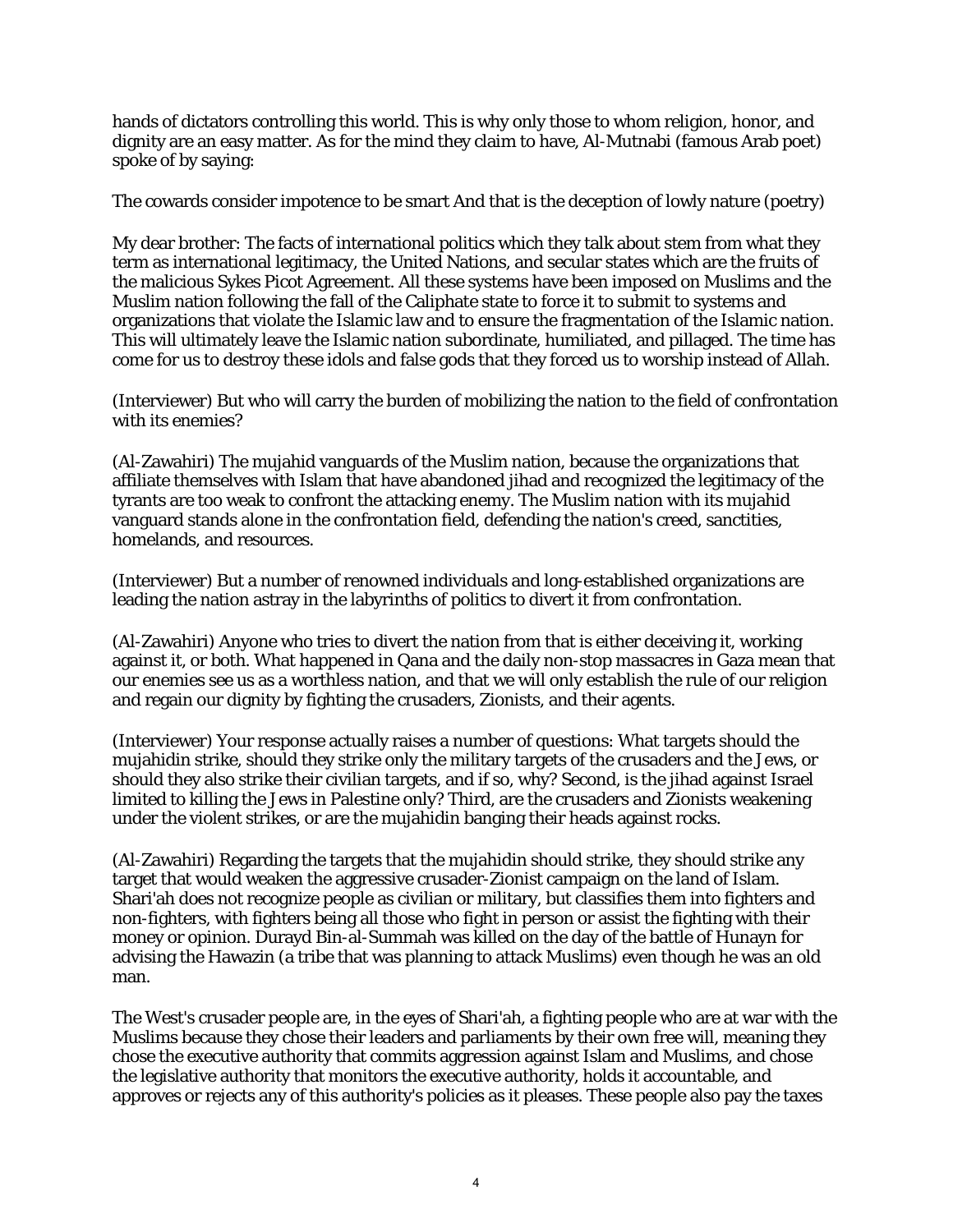that fund the campaigns of aggression against the Muslims; it is they who provide the armies invading the lands of Islam with men, money, opinion, and expertise; and it is they who secure the manpower for the crusader security services that strive to conquer and subdue Muslims. Even those among these people who oppose the policies of the crusader governments view these governments as legitimate governments that have the right to order them to participate in the fighting against us, and believe it is their duty to obey these governments. Furthermore, all the political parties in the crusader West supported the establishment of Israel and its usurpation of Palestine, and to this day continue to support its existence and presence, even supporting it with money, arms, expertise, and manpower.

(Interviewer) What about (calls for) limiting anti-Jew operations meant to liberate Palestine to the Palestinian territories?

(Al-Zawahiri) If those who advocate this opinion believe it conforms to Shari'ah, they are mistaken, because Allah, the Truth and Exalted, says: "And fight the Pagans all together as they fight you all together." (Koranic verse) If, on the other hand, they do so with the intention of serving the greater interest, then they are also mistaken, because they would be protecting the crusader-Zionist enemy outside Palestine, and would be providing the neglectful clerics of the sultans and their like with justifications for their failure to champion the Muslims in Palestine. We cannot watch our brothers in Lebanon and Palestine getting killed at the hands of the Jews with the support of the crusader West and stand silent and motionless. Championing our Muslim brethren in Lebanon and Palestine and the Muslims being attacked throughout the land of Islam is the Islamic duty of every Muslim. The Jews and crusaders every where must pay for the murder of our Muslim brothers in Lebanon, Palestine, and throughout the Land of Islam.

There is a crucial point that I would like to bring to the attention of Muslims: Fighting the invaders in Lebanon, Palestine, Iraq, Kashmir, Chechnya, and everywhere else should be based on the Islamic creed and not any other principles. Our fighting must not be dictated by respect for the United Nations Charter, its resolutions, or the territorial integrity of its members, one of whom is Israel. Nor should it seek to implement the armistice treaty and cease-fire agreement or observe the Sykes-Picot boundaries or international legitimacy -- our fighting should be a jihad for the sake of Allah so that only He may be worshipped, a jihad that strives to liberate Palestine, all of Palestine, and any land that was ever a land of Islam, from Al-Andalus (Spain) to Iraq.

(Interviewer) Regarding Lebanon in particular, do you have any advice for Muslims on how to deter Israel from attacking it?

(Al-Zawahiri) I call on every sincere Muslim who can reach southern Lebanon to do so in order to defeat the invading Zionist forces in Lebanon. We must inflict losses on these forces with the help of Allah, and we must strive with everything we have to establish a base for jihad along the borders of Palestine that remains in contact with the mujahidin on the inside in order to liberate Jerusalem and return every grain of sand in Palestine to the Muslims.

(Interviewer) What about those who doubt the feasibility of jihadist operations against the Jews and Crusaders?

(Al-Zawahiri) These people constitute a pathological phenomenon and have been so in the history of all nations. Their slackness and disparagement of the mujahidin have been noted in the Koran, in which Allah, the Truth and Exalted, says "Lo! The hypocrites say, and those in whose hearts is a disease: 'These people,- their religion has misled them.' But if any trust in Allah, behold! Allah is Exalted in might, Wise," and says "Lo! The hypocrites say, and those in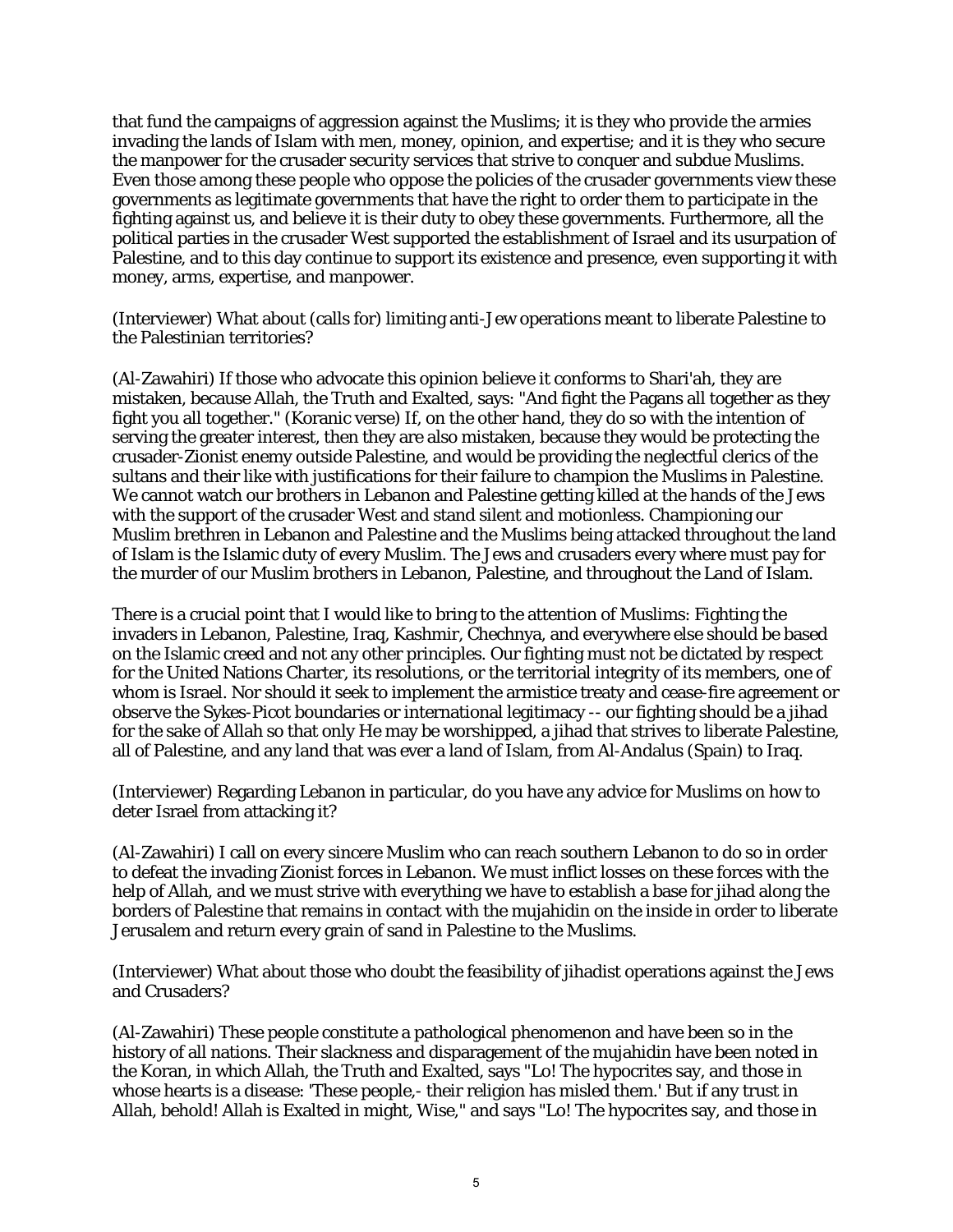whose hearts is a disease: Allah and His Messenger promised us nothing but delusions." These people pretend not to see the disaster that befell America following the New York and Washington raids, and pretend not to see the historic dilemma that America got itself into in Iraq and Afghanistan. They also feign ignorance of the major defeat suffered by Russia -- the superpower -- in Afghanistan.

(Interviewer) Let us turn to Iraq if you may.

(Al-Zawahiri) Sure, go ahead.

(Interviewer) Today in Iraq, a certain trend is leading the jihad against the US-led crusader alliance -- a trend that plainly and clearly declares the creed of our pious forefathers and champions it with its hands, words, blood, and money. It is the trend of jihad and mujahidin. Allah has blessed their sacrifices, for, as you have said, America is embroiled in a historic mess in Iraq. There is also a trend that calls for a truce with the Americans and for an end to the jihadist resistance against them, claiming that the Americans will remain so long as there is a resistance, and will only leave once satisfied that the resistance has ended. Would you care to comment?

(Al-Zawahiri) Allow me to go into some detail here given the gravity of this issue.

(Interviewer) Please go ahead.

(Al-Zawahiri) America, in a bid to pull the rug from under the jihadist-Islamic resistance against it in the Muslim world, tried to cooperate and coordinate with three parties. One of these parties is a group of people who trade in religion, spread fables and superstitions, and control their followers with claims of being guided by a connection with the Divine's secrets. This group cooperated with the American occupier before, during, and after the invasion, and under the supervision and direction of the Americans, it formed the basic military formations that support the occupier and assault the mujahidin and Muslim masses in Iraq. This group and its fraudulent leaders pretended to forget the slogans 'death to America,' slogans that withered away and were replaced by the slogan 'cooperation with the occupier to preserve security." This group abandoned the rule of Shari'ah and turned into the primary talon with which the crusader occupier claws at the body of the Muslim nation in Iraq. This is why this group of charlatans who trade in religion insists on the myth that the occupation will remain so long as there is a resistance.

The Muslim nation must therefore take note and beware of these people who daub themselves with Islam, and it must speak the truth to their face and tell them that the occupation will leave either under the blows of the mujahidin, or if all the free people of Iraq and its mujahidin turn into traitors and charlatans who, like yourselves, trade in religion in pursuit of some worldly gains, and turn into agents for American intelligence and protectors of crusader-Zionist interests -- the occupation will then leave because it would be satisfied that its anti-Muslim interests are being served by the traitors who trade in religion like yourselves. But so long as there remain in the Iraq of the Caliphate and Islam free men who make sacrifices for their religion and seek the pleasure of their lord, the occupation will leave due to the hemorrhaging it will sustain from the strikes of these free men whether the charlatans and crusaders like it or not. These charlatans were exposed in a historic scandal that all the waters of the seas cannot wash away. History will testify that when the crusaders invaded Iraq, the free mujahidin confronted them, but the charlatans who trade in religion colluded with it. They colluded with them deliberately while fully aware of their goals and the sheer ugliness of the treason they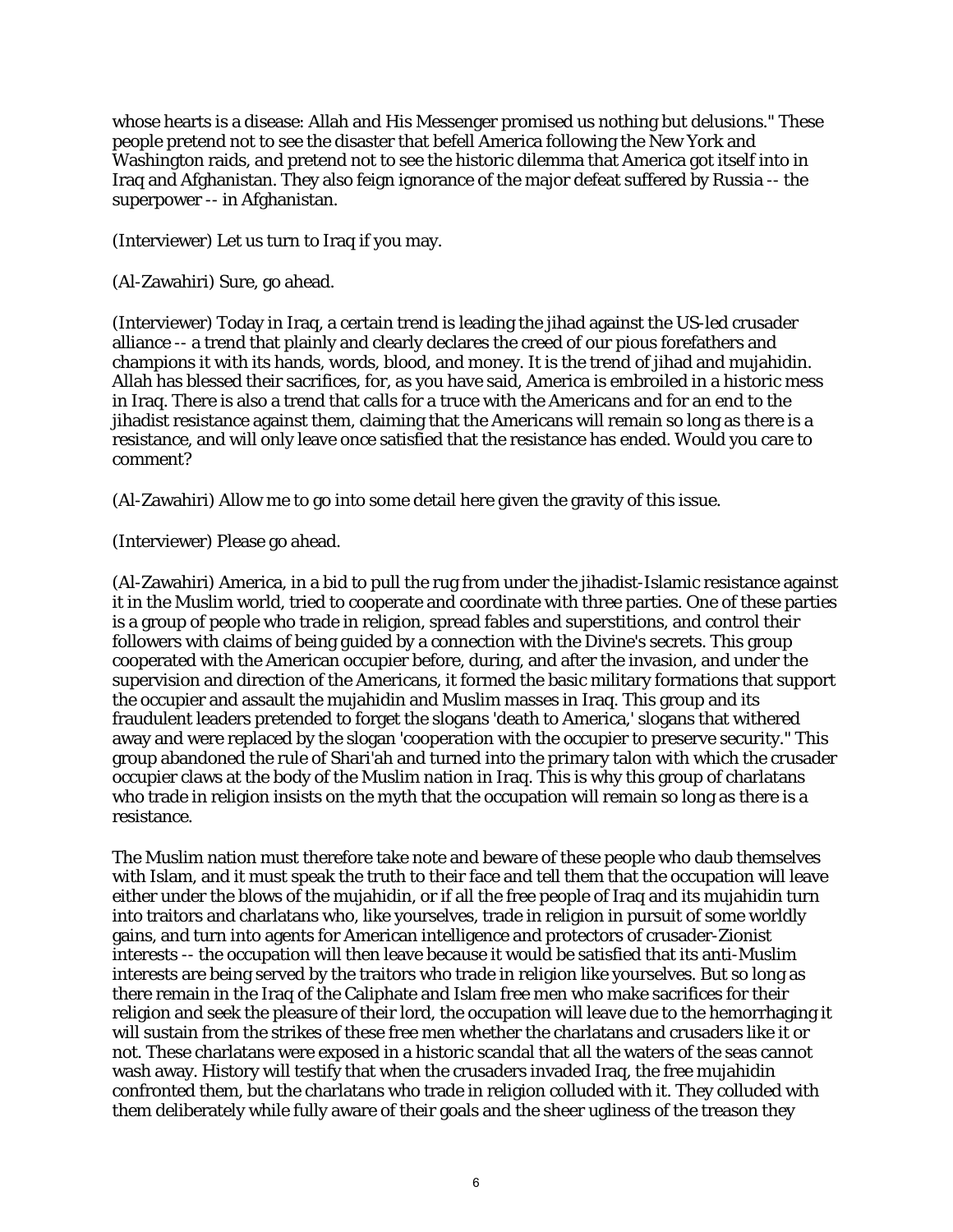commit in pursuit of power, position, and gain. They are criminals who committed a full-fledged crime.

Ibn-al-Jawzi (a 12th century cleric), may God have mercy on his soul, says in his book, Al-Muntadhim, that Sinan Bin-Anas al-Nakh'i attacked Al-Husayn (son of Imam Ali), may God be pleased with him, and stabbed him with a spear, and when Husayn fell, Sinan knelt down to him, cutting his throat and decapitating him. Sinan then went to the house of Amr Ibn-Sa'd and stood at his door calling: Load my steed with silver and gold, for I have killed the veiled master, the best of people in parentage, and the best of them in lineage, to which Amr replied: Are you insane, how dare you say such a thing? Sinan Ibn-Anas al-Nakh'i killed Husayn Bin-Ali, may God be pleased with him, intentionally and premeditatedly knowing all too well who Husayn was and why he was being fought by his enemies. His motives for killing Husayn, may God be pleased with him, were financial, and this brought him the wrath of Allah and His curse and punishment. He stabbed Husayn, may God be pleased with him, with the intent of killing him, and he got what he wanted, and the purpose of his action was fulfilled. So it was a full-fledged crime in which was found criminal intent born out of a criminal motive, which was followed by a criminal act and a criminal result. So it was a full-fledged crime according to all judges of the mankind.

Exactly the same are those charlatans and religion-traders. They intentionally and eagerly cooperated with the Crusader occupation before it reached Iraq in search of the spoils and power while they knew who this Crusader occupation is, what it wants, what its goal is, and what its plans are for enslaving, humiliating, and dividing the Muslim nation and for consolidating Israel and widening its occupation. Then they took part in the occupation's crimes, supported them in their battles, fought the mujahidin, and cursed them publicly to make the occupation happy.

The result of their intent and act was achieved with the killing and torturing of thousands of Muslims and defending the Crusader forces. So this is also a full-fledged crime like Sinan Bin-Anas al-Nafi'i's crime of killing Al-Husayn Bin-Ali, may God be pleased with him. It was a fullfledged crime which if shown to any fair judge, would be condemned and punished. And just as Sinan Bin-Anas was not ashamed as he called out to Amr Bin-Sa'd: Load my steed with silver and gold for I killed the mantled chief. I have killed the best of people in parentage and the best of them in lineage.

These charlatans also were not ashamed as they addressed Paul Bremer, Bush, and Zalmay Khalilzad saying: Load our steeds with silver and gold for we have warred against the Muslims in your ranks and under your crucifix. We cursed the mujahidin and incited the people to stop cooperation with them, to inform on them, and fight them instead. So where is our share of the spoils and plunder?

(Interviewer) So this is a historic disgrace which will be related by generation after generation.

(Al-Zawahiri) Yes, without a doubt. It is a historic disgrace which will be passed down from generation to generation just as we know about the treachery of Abu-Righal, the betrayal of Al-Husayn, may God be pleased with him, by the people of Al-Kufah, the betrayal of the Muslims in Iraq by Bin-al-Alqami, the treachery of Khedive Tawfiq in his alliance with the English for the occupation of Egypt, the treachery of Sharif Husayn Bin-Ali and Abd-al-Aziz Al Sa'ud when they colluded with the English against the Ottoman State, the treachery of Al-Sadat in his going to the Knesset and signing the accords of surrender to Israel, the treachery of those affiliated with the previous jihad who are with the Crusader coalition forces led by America in Kabul, and the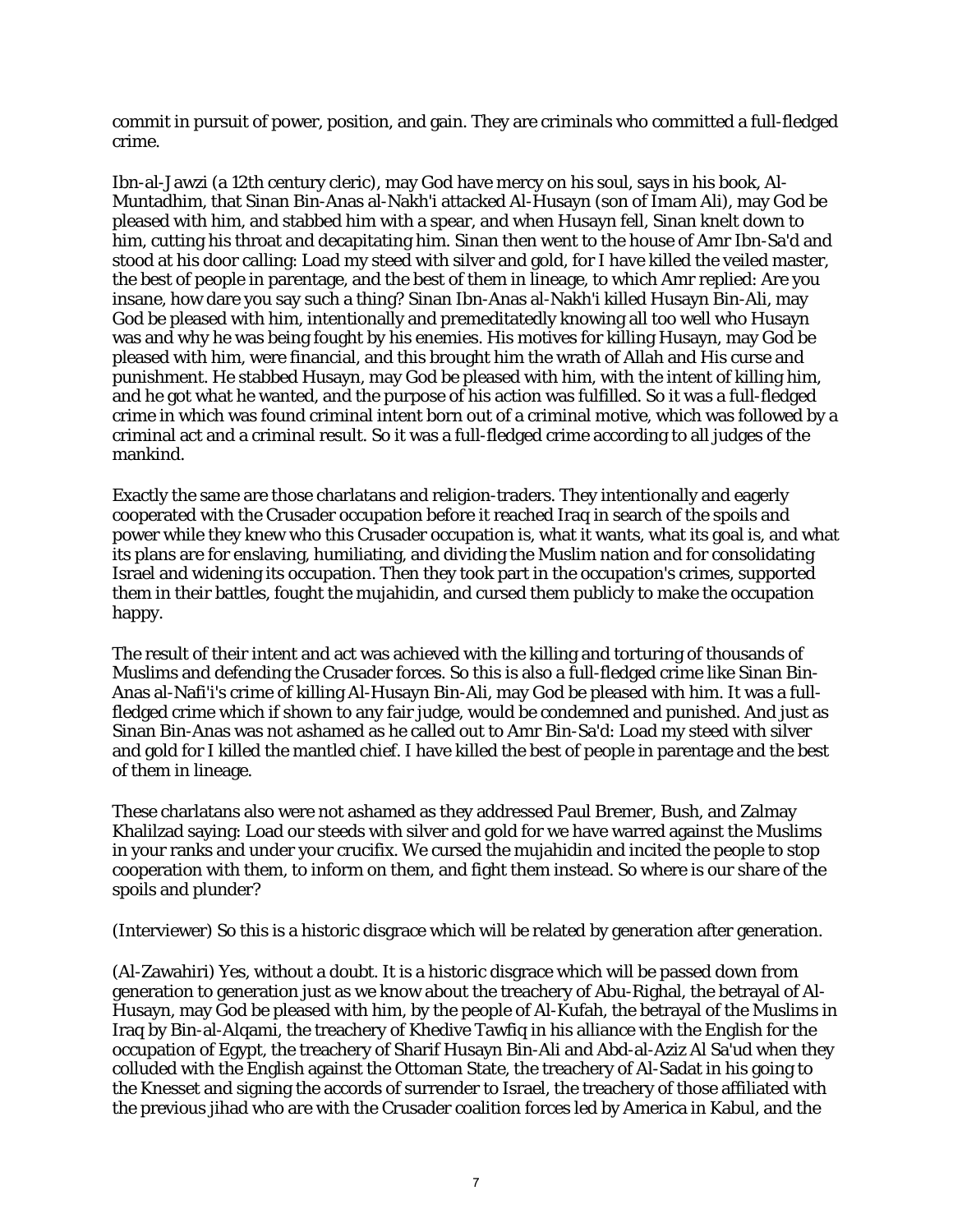betrayal of the Muslims in Pakistan and Afghanistan by Musharraf. All of these betrayals are documented and recorded and their perpetrators cannot separate themselves from them nor escape.

Many masks have fallen down. At the same time the Israeli bombers were demolishing villages and houses in Gaza and Lebanon, the traitors in our countries were shaking the hands of the Crusaders, embracing them, currying favor with them, and conspiring with them. Among the most prominent of these conspirators are the rulers of Egypt, the Arabian Peninsula, and Jordan and the traitors in Iraq who shade themselves with the cross of America, the great Satan. You traitors, why do you embrace in Iraq those who kill your brothers in Lebanon? Why do you not fight in Iraq those who tear apart the bodies of those whom you claim are your brothers in Lebanon? Why do you serve and defend in Iraq those who kill those whom you consider to be your brothers in Lebanon? The slogan "Death to America, death to Israel" has gone to be replaced by "Rule from America and peace with Israel."

Nuri al-Maliki went to beg Washington to keep its troops in Iraq at the same time its missiles were ripping apart the bodies of women and children in Qana and Gaza. It concerns me here to make three serious conclusions which I ask every Muslim to reflect upon, take a stance on, and prepare an answer for his stance on them on the Day of Judgment. The first conclusion is that what is being done by the traitors, religion-trading charlatans in Iraq serves the interests of America and moreover directly serves the interests of the Zionist entity and its protection, support, and expansion by turning Iraq into a stable American base which preserves the safety of Israel's eastern front. There is no greater service which can be presented to Israel than transforming Iraq into a stable base for America. The second conclusion is that the treachery commented by the religion-trading charlatans in Iraq might be repeated by them in any other country which falls on the Crusaders and Zionists' list of aggression. The third conclusion is that the religion-selling movement which cooperates with the nation's enemy cannot be entrusted with the leadership of the nation because it sells the nation to the enemies of Islam in the name of Islam.

(Interviewer) So what is the path to salvation from these pitfalls for those who have fallen into them in - for example - Iraq and Afghanistan?

(Al-Zawahiri) The path is to repent to God and substitute bad deeds with good deeds by returning to the path of Islam and jihad, breaking up with the Americans, helping the mujahidin, and standing in their ranks.

(Interviewer) Do you expect, honorable shaykh, that they will do this?

(Al-Zawahiri) By God, we are only asked to proclaim the message. The Truth Exalted is He says: "So remind, for you are one who reminds."

(Interviewer) Ok. We move on to the condition of Al-Qa'ida of Jihad Organization in the Land of the Two Rivers (Tanzim Qa'idat al-Jihad fi Bilad al-Rafidayn) after the martyrdom of martyr - as we see him - and commander Abu-Mus'ab al-Zarqawi. How do you see it now?

(Al-Zawahiri) Without a doubt the martyrdom of Abu-Mus'ab al-Zarqawi, God's mercy be upon him, is a loss to jihad and mujahidin. But Al-Qa'ida of Jihad Organization, praise be to God, is just one of the factions of jihad which is awakening and flourishing in the Muslim nation and spreading in it the concepts of monotheism, jiahd, enjoining good and forbidding evil, honor,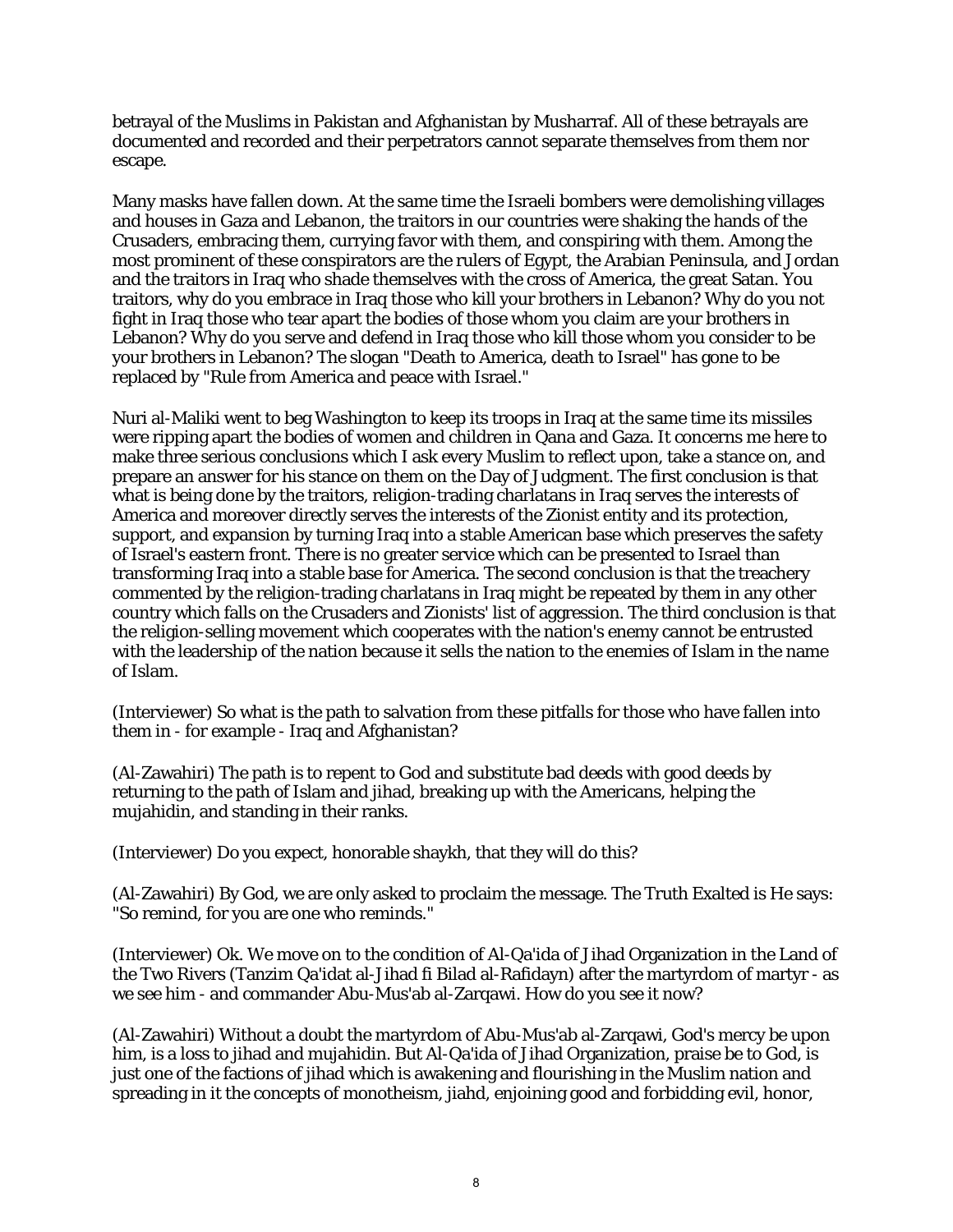and dignity. Abu-Mus'ab is only one of the soldiers of Islam defending the banner of the Prophet, peace be upon him, from the forces of disbelief, treason, and treachery. Zalmay Khalilzad spared us from having to explain when he decided that the activities of Al-Qa'ida in Iraq have not been affected by the killing of Abu-Mus'ab, God's mercy be upon him. The truth is what the enemies testify to. We are very happy about the transfer of the banner of jihad and resistance to Abu-Hamzah al-Muhajir, may God guide him to every good thing, unite through him the ranks of mujahidin, and aid him and his mujahidin brothers against their enemies from the Crusaders and traitors.

(Interviewer) There is a lot that has been said about the stance of Al-Qa'ida in Iraq on some sectors of the Iraqi people. What is the truth about that, clearly put?

(Al-Zawahiri) Yes, let me be frank and explicit on this very point. The instructions of Shaykh Usama, may God protect him, to the brothers in Iraq, chief amongst them Abu-Mus'ab, may God's mercy be upon him, were that they focus their efforts on the Americans and neutralize the rest of the powers as best as they could. However, he gave them some freedom of movement, telling them that the witness sees what the absent does not see. He told them that for two reasons. The first was to give them freedom of movement in confronting any current which might ally itself with the Americans against the Muslims in Iraq, whatever its race or sect was. The second reason was to give them freedom of movement against any current causing strife and waging a war of annihilation against the Muslims in Iraq. It has become clear to all that there is a war of annihilation being waged against the Muslims in Iraq and that this war is being carried out by forces under the command of the Iraqi Government. These forces exploit their official status in executing their crimes and massacres and that the Interior Ministry and the security institutions have their own secret prisons in which the Muslims are tortured and where they are killed and their bodies mutilated. This is a matter recognized by all. Even the Americans themselves made it public to deny any responsibility for the ugliness.

(Interviewer) But there are groups who accuse you of being the initiators of this conflict and that you are the ones who fanned its flames.

(Al-Zawahiri) This cannot possibly be the case and no intelligent person believes it to be so. It goes without saying that someone busy with fighting the Americans will be most eager than anyone to lessen his enemies and increase his friends. How could he not when he is facing the strongest power in the world. That is the first point. The second point is that in Iraq there are many non-Muslim sects like the Christians, Jews, and Satan's worshippers, and yet Al-Qa'ida has not done anything to them because Al-Qa'ida in Iraq is busy with jihad against Crusader occupation. So we are against anyone who helps the Americans with actions or words against the Muslims in Iraq. The Truth Exalted is He says: "O you who believe. Take not the Jews and the Christians for you for friends and protectors. They are but friends and protectors to each other. And he amongst you that runs to them (for friendship) is of them. Verily Allah guides not a people unjust. You see how those to whose hearts is a disease run about among them, saying we fear lest a change of fortune bring us disaster. But it may be that Allah will give you victory or a decision from Him, then they will regret the thoughts which they secretly harbored in their hearts."As for those who agreed with the Americans before the invasion to rule Iraq in exchange for winking at the Crusader presence in Iraq and encouraging and supporting it and fighting those who resist it, they have the greatest interest in opening new fronts for the mujahidin to lighten the pressure on the Americans. This is a division of roles which has taken place between the Americans and these factions.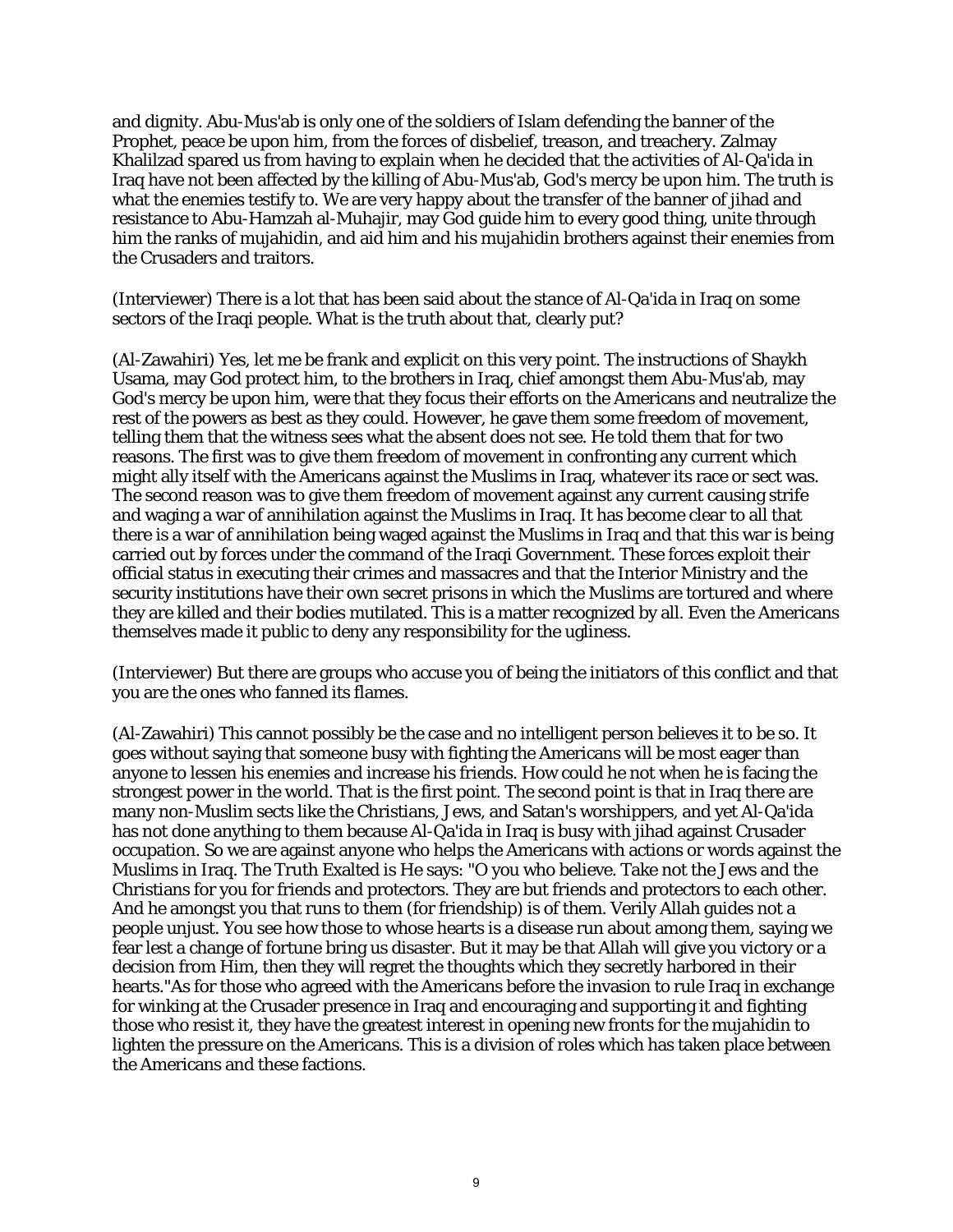(Interviewer) But these forces which you describe as cooperating with the Americans and causing strife are backed by the Americans who are the strongest power in the world, while you are a collection of rebellious groups, and the Americans reassure them of their continued support, so how will you confront them?

(Al-Zawahiri) There are two things which any intelligent person recognizes. The first is that the Americans have often fled and abandoned their allies. And the second is that the mujahidin, by God's grace, have demolished the borders of Sykes-Picot. The intelligent is he who learns from others.

(Interviewer) Ok, if I were to ask you to sum up your opinion about this complex issue in a few words, what would you say?

(Al-Zawahiri) I say, asking God's help, that anyone who participates with the Americans in their occupation of Iraq and aggression against the Muslims will be fought by us, with God's help. As far as anyone who resists the Americans and seeks to establish the rule of Islam in Iraq we are prepared to talk to and come to an understanding with him.

(Interviewer) But in Iraq, America has not depended on the religion-traders only. It has depended on stirring up nationalist feuds and portraying itself as the protector - for example - of the Kurds against the Arab nationalists.

(Al-Zawahiri) Yes, it is regrettable that America has backed with money and weapons some of the secular Kurdish currents which sold the Kurds to the Americans and Jews in the name of defending the Kurds' rights.

The Kurds have recorded their names in the history of Islam with shining letters. They were the protectors of Islam and the defenders of Jerusalem. They were the stone on which the Crusades broke. It is regrettable that a secular government that is agent of the United States and Israel has come to dominate these Muslim, Mujahidin, strong, and proud people.

(Interviewer) But we should not forget that these parties exploit the crimes of the Iraqi Ba'th Party against the Kurds and portray to them at all Arabs are hostile to the Kurds and that the Jihadist movements and Al-Qa'ida Organization are ally of the Iraqi Ba'th Party and the like of such nonsense.

(Al-Zawahiri) Praise be to God, all the Jihadist movements are ideological enemies not only to the Iraqi Ba'th Party but to all the nationalist and secular trends whose principles conflict with the fundamentals of Islam, which is based on equality between Muslims and the bonds of faith and not on the nationalist spirit. Almighty God says: "O mankind! We created you from a single (pair) of a male and a female, and made you into nations and tribes, that ye may know each other (not that ye may despise (each other). Verily the most honoured of you in the sight of Allah is (he who is) the most righteous of you." This is the point as far as the faith is concerned. As for the practice, the mujahidin everywhere -- from the Philippines to Iraq -- have in their ranks Muslims from all countries and races without discrimination between an Arab and non-Arab, white or black. The brother mujahidin Kurds had played heroic roles in confronting the enemies of Islam in Chechenya, Bosnia, Afghanistan, and of course in Iraq.

We in Al-Qa'ida organization have pledged allegiance to the commander of the faithful, Mulla Muhammad Omar, who is not an Arab. So by the grace of God, we are the farthest people from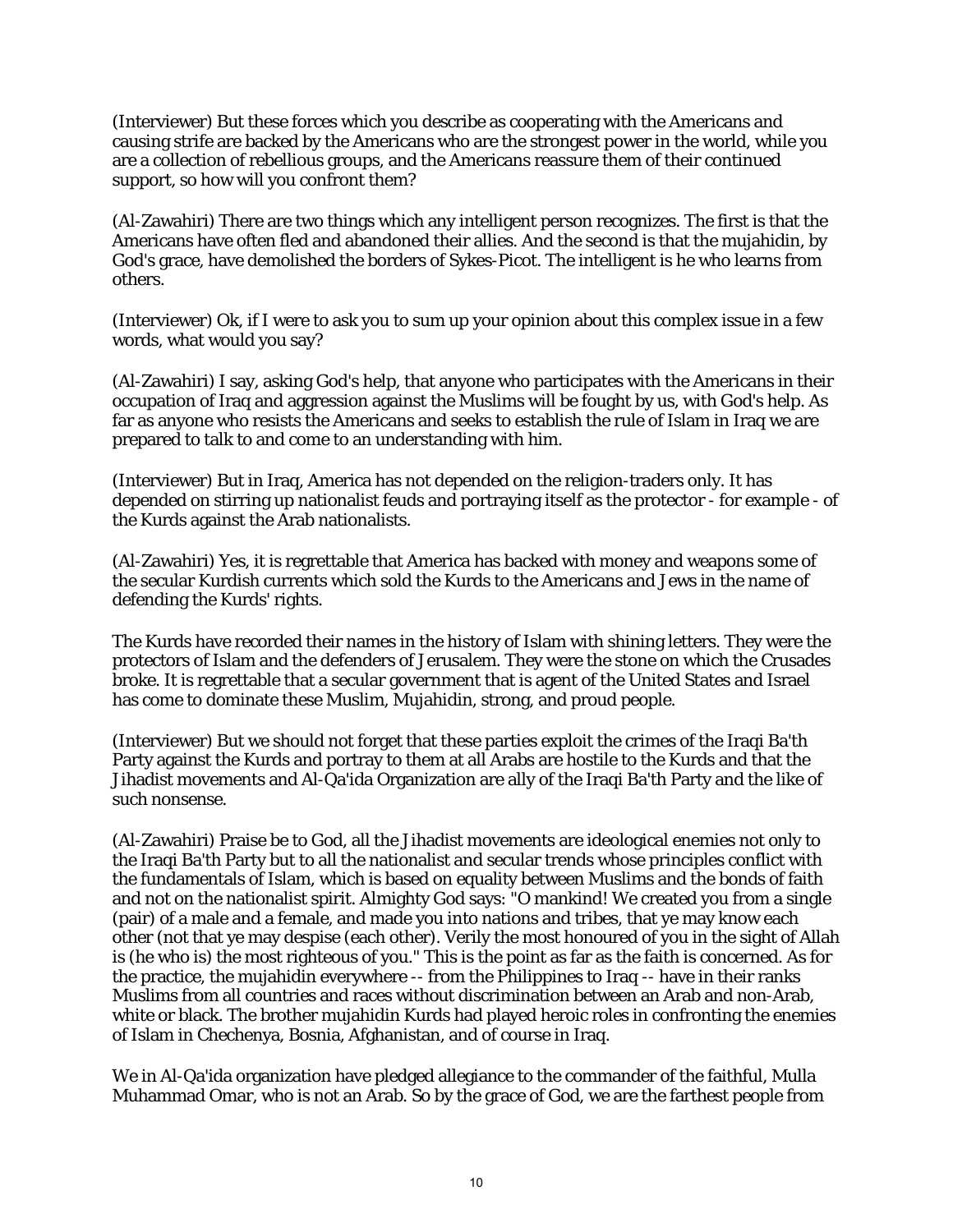the fanatical nationalist trend. Therefore, I appeal to my brothers in Islam, the Kurds, to renounce these calls which are pro the United States and Israel, and to record an honorable page in the contemporary Islamic history as their predecessors did in the past when they recorded honorable pages in the history of Islam.

(Interviewer) What is Al-Qa'ida's general concept of jihad in Iraq and Afghanistan?

(Al-Zawahiri) The general concept of the mujahidin in Iraq and Afghanistan is the establishment of an Islamic emirate in each of the two countries, which will be the launching pad for defense of Islam and Muslims and a step toward the revival of caliphate. We should not forget that Jerusalem is a stone's throw from Baghdad, so if an Islamic emirate is established in Iraq, with the help of God, and become able to penetrate through the treacherous Jordanian entity to stand on the border of Palestine, and God willing if the mujahidin inside and outside Palestine come together, then the greatest conquest and victory will take place.

(Interviewer) How do you see the situation in Afghanistan now?

(Al-Zawahiri) The situation in Afghanistan is very good, thanks be to God. This summer, thanks be to God, is burning the Crusaders in Afghanistan with its flames as they were previously warned by Commander of the Faithful Mulla Muhammad Omar, may God protect him. The Americans have swiftly withdrawn from south and east Afghanistan and pushed forward second-rate Crusaders such as the English, the Canadians, the Dutch, and others to be killed instead of them. After that, the coalition forces withdrew so as to be replaced by the NATO forces in south and east Afghanistan. Blair and his companions are selling the blood of their citizens in order to appease America. I want to draw the attention of the British people that Dr Brydon will not return this time to India because his body will be thrown out to the dogs in Afghanistan.

(Interviewer) Let us return to the Arab region and the United States calls for spreading democracy, and the protests by the journalists and judges in Egypt who demands providing them with assurances. How do see all this that is taking place?

(Al-Zawahiri) The Islamic nation is boiling as a result of the foreign aggression and the domestic repression. This boiling state must be employed in a right way by the vanguards of the nation to transform the nation's angry energy into an effective and influential movement of change, which will lead the nation to victory, God willing. Therefore, we must know the nature of the wound so that we can treat it properly. Let me give you an example from the surgery field. If there is patient suffering from intestinal blockage, or an abdominal abscess, or a bursting appendix, some sympathizers who do not have real and comprehensive vision about the problem and its seriousness may make an effort in bringing the patient's temperature down or easing his pain. However, before all this, we must know the cause of the illness, remove it, or treat it. Then, the patient's temperature will go down and his pain will be relieved.

The same goes for our social and political problems. We should put our hand on the fundamental problem and move forward bravely to solve it. In this case, it will be easy to solve all the problems branching out from it. Our basic problem is the domination of corrupt and rotten regimes, which do not govern by Shar'iah and open the land for the foreign enemy and rampage in the counties. Thus, the basic treatment requires us to bravely confront the alliance of evil made up of the foreign enemy and the corrupt rulers. It is a waste of time to look for a shari'ah rule or freedom or justice in an occupied country run by treacherous agents. The other important thing is that rights are not given but are snatched and they will not be snatched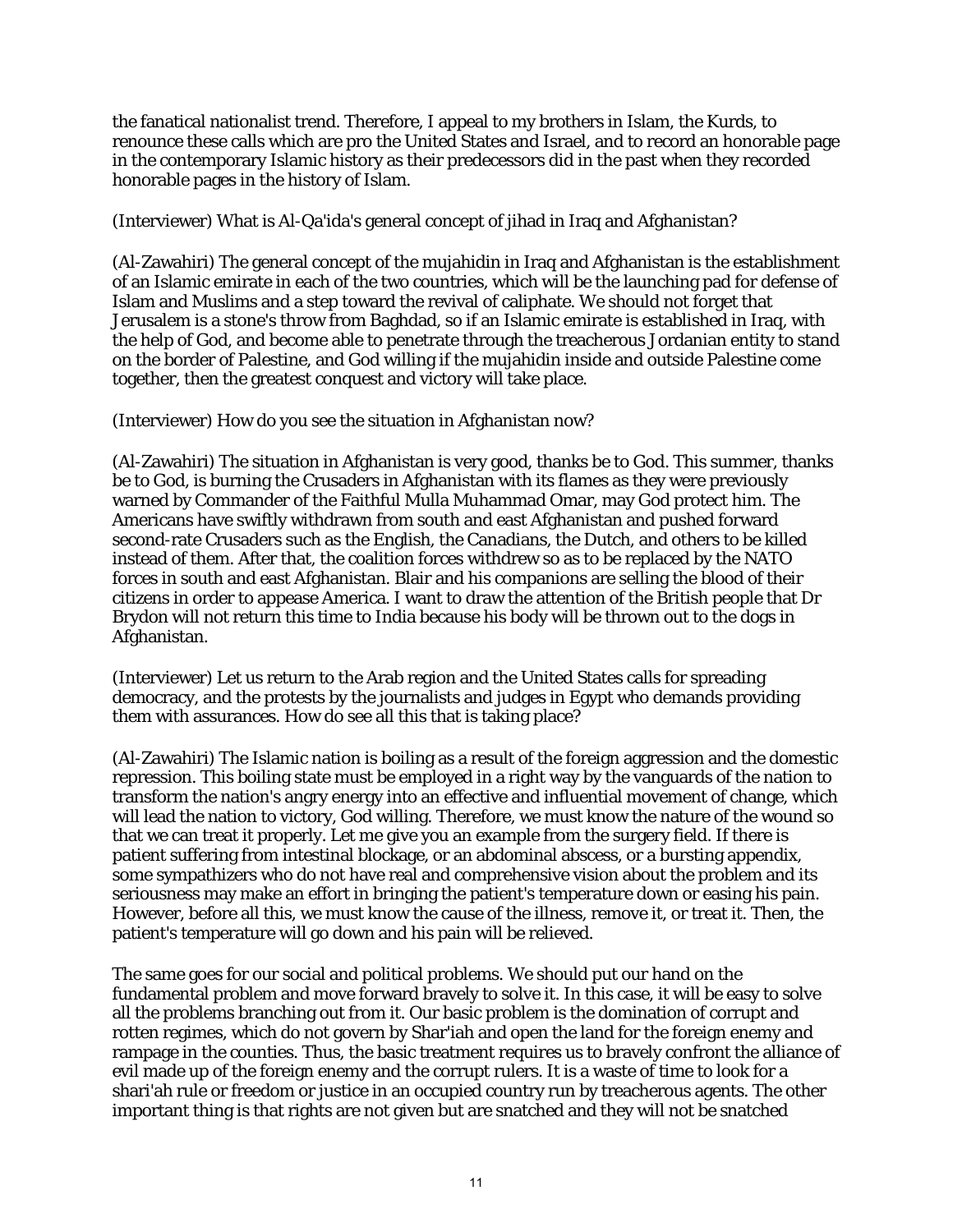without jihad and sacrifices. Therefore, he who prefers safety cannot seize his right. Al-Tabara'i (an old Muslim poet) says: "The love for safety keeps the person away from glory and tempts him to be lazy. If you inclined to this, you find a tunnel under the ground or a ladder to rise to the sky and stay isolated." Shawqi (a famous Egyptian poet) says: "He who water and drink of death if the free ones do not drink or give a drink. And no kingdoms can be built without sacrifices and without these sacrifices the rights cannot be attained. Those killed give life to the generations and those captured give freedom to them. And the red freedom has a door that is knocked at by every bloodstained hand."

The other important thing is that the mujahid who seeks his right does not wait for assurances nor does expect them. Rather, he confronts oppression and corruption and exposes himself to risks and being killed for aiding the truth. If not, then what were the assurances provided by the unbelievers of Quraysh to the prophet, peace be upon him, when he publicly proclaimed his message in the face of the world of polytheism, oppression, and corruption? What were the assurances provided by Yazid (an Umayyad caliph) when Husayn Bin-Ali and Abdallah Bin-al-Zubayr, may God be pleased with them, rose against him? What were the assurances provided by Al-Hajjaj to Sa'id Bin-Jubayr, may God have mercy on him? What were the assurances given by Abu-Muslim al-Khurasani to Ibrahim al-Sa'igh, may God have mercy on him? And what were the assurances given by Al-Mu'tasim to Ahmad Bin-Hanbal, may God have mercy on him? What were the assurances given by Al-Wathiq to Ahmad Bin-Nasr al-Khuza'i, may God have mercy on him? What were the assurances provided by Al-Salih Isma'il to scholar Al-Izz Bin-Abd-al-Salam, may God have mercy on him, when he criticized him for handing over the Muslims' castles to the Crusaders? What were the assurances provided by Abd-al-Nasir to Sayyid Qutb, may god have mercy on him when he said that the finger that testifies that there is only one God in every prayer cannot write a petition to an oppressor? What were the assurances given by the military judge Major General Samir Fadil to Khalid al-Islambuli, may God have mercy on him, when he shouted at the military court "Yes, I killed Egypt's pharos"? What were the assurances given by Judge Abd-al-Ghaffar Muhammad to Shaykh Umar Abd-al-Rahman when he told him: "O you judge, make a verdict in accordance with God's law otherwise you will be the unbeliever, oppressor, and reckless? The only assurance is to strive to please Almighty God and to have confidence in His promise. Holy Koran has immortalized in an entire surah that will be recited until the Domes Day the story of the people of the ditch. The people who testified to the truth in the face of their tyrannical ruler. They were killed for that. This is our book and this is the tradition of our prophet, peace be upon him, and the biography of his companions and his household, may God be pleased with them. This is the history of our imams and leaders. The prophet, peace be upon him, said: "The chief martyr is Hamzah and a man who rose in the face of an unjust ruler and gave him orders and asked him not to do certain things, then the ruler killed him." The prophet, peace be upon him said: "The best jihad is a word of truth in front of an unjust ruler." Therefore, it is obligatory to spread awareness in the ranks of the nation that the corruption is deeply-rooted caused by the domination of the Muslim nation's enemies and the corruption of their proxies. To change this corruption there must be a vanguard that is ready to sacrifice for the sake of God in order to rule by Shari'ah and liberate the homelands from the occupier and liberate the human being from oppression, corruption, and repression. And so that the nation can snatch its right to rule by Shari'ah and choose its leaders and hold them to account we must spread this awareness in the ranks of the nation as a whole.

(Interviewer) Your talk about the need to spread awareness in nation is confirmed by the US announcement during the recent bombing of Lebanon of the plan for the new Middle East. Therefore, the nation in its march for change should be based on its awareness of the fundamentals of monotheism and its understanding of the conspiracies taking place around it.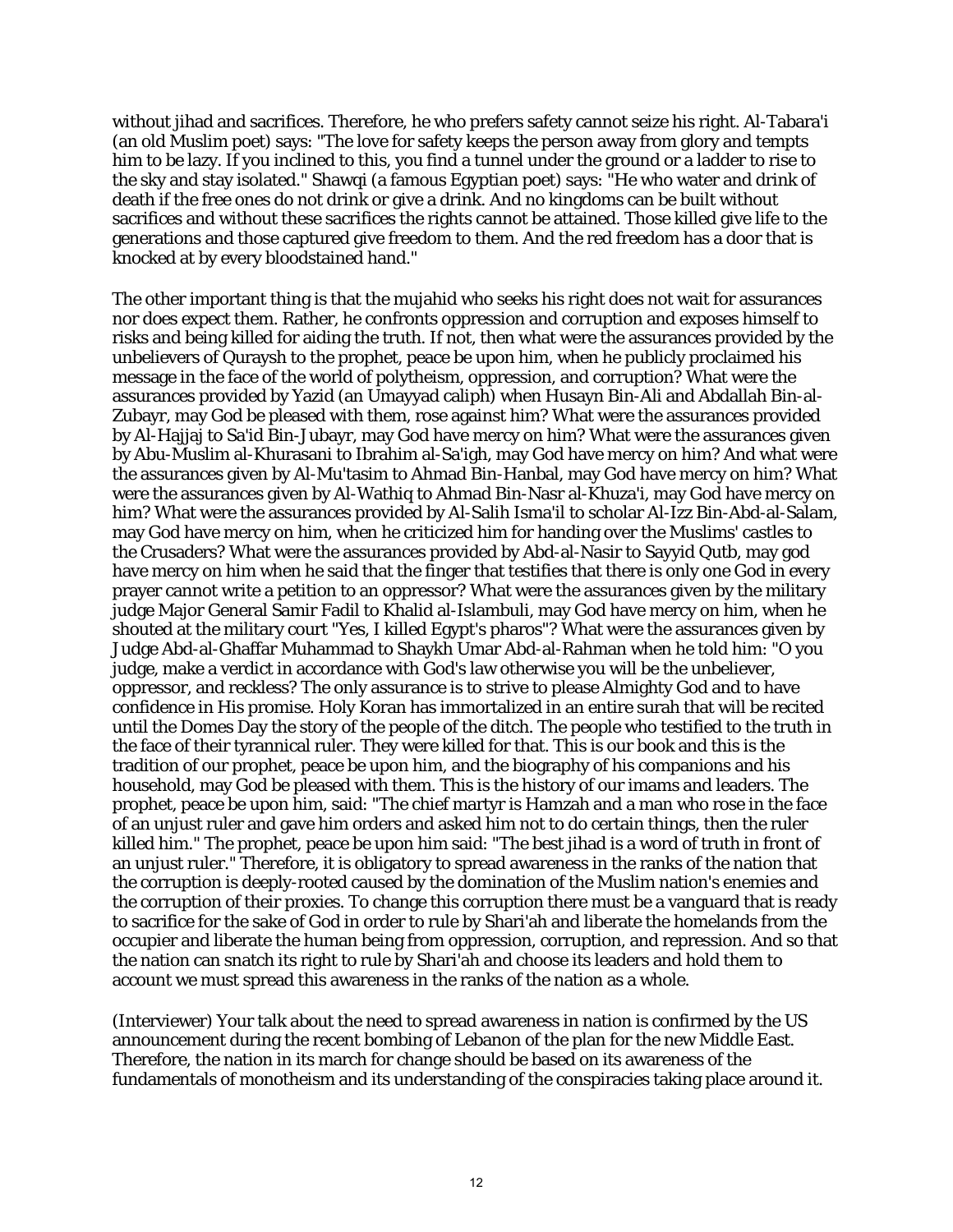(Al-Zawahiri) Without doubt. I will comment on what you said. The definition of the Middle East includes Afghanistan. This reveals the extent of the filthy role played by the agents of the United States in Afghanistan and Iraq through the US reform plans. It also shows the need for the Muslim nation's support through money, opinion, expertise, and information for the mujahidin in these two important fields.

(Interviewer) Speaking about the United States and the spreading of democracy you mentioned that the United States cooperates with three groups to circumvent the Islamic jihadist resistance against it. You first mentioned one group, which you called the charlatans who trade in religion. What are the two other groups?

(Al-Zawahiri) We mentioned the first group, which is the group of the charlatans who trade in religion. As for the second group, it is the group of defeatists, and the third is the group of beggars.

(Interviewer) Amazing. You chose strong words for describing them: Charlatans, defeatists, and beggars.

(Al-Zawahiri) Yes, this is because of the ugliness of what they commit.

(Interviewer) In your view, what is this group of defeatists?

(Al-Zawahiri) After the fall of Ottoman Caliphate a wave of psychological defeatism and ideological collapse spread. And there crept into the people a tendency -- though with good intentions -- that we should benefit from the status quo to rescue what can be can be rescued and achieve what can be achieved. This trend -- with the continuation of the blows dealt to the Muslims -- continued to retreat one step after another until in the end they reached the point of pledging allegiance to Husni Mubarak a president of the republic, Ali Abdallah salih as the leader of the faithful, and Abdallah Bin-al-Husayn, leader of Muslims, and Al-Sabah family as those in charge of the Muslims affairs. They entered Kabul on top of the US tanks and under the protection of its bombers and under the shade of its cross. They took (Turkish Prime Minister Recep Tayyip) Erdogan and his companions as an example of success and excellence. They declared their full commitment to the rule of the majority and abandoned the rule of Shari'ah. They defined their affiliation to their nationalist and regional links that prefers the national unbeliever than the foreign Muslim. Thus, they adopted a new creed which conflicts with Islam that is based on the rule of the majority, national affiliation, and respect of the Sykes-Picot borders, and loyalty to the nationalist state as opposed to the creed of Islam, which is based on the rule of the Divine shar'iah, the brotherhood of Islam, the integrity of the Islamic land, and the establishment of the caliphate state. So they in fact are striving for the secularization of Islam. And in fact, the secularists are braver than them, although the secularists are actually more cowardly than the atheists, because the atheist declares clearly that he does not believe in religion because he considers it as a false creed, which must be fought and excluded from public and private matters, whereas the secularist is a coward who knows that to openly profess atheism will attract the scorn of wise people and reveal his worn-out stand toward faith. Consequently, the system which he calls for will collapse. Therefore, he calls for removing religion from life and making it a personal matter, and flees from the frank, serious ideological confrontation; namely, that if religion is a false creed, then it must be removed from all walks of life, whether public or private. If Almighty God exists and is the Creator of universe, then just as He is the Creator and Sustainer, then He also must be the Legislator and Ruler. So, if the secularists are more cowardly than the atheists, then you can imagine the condition of those who strive for secularism under the cover of Islam.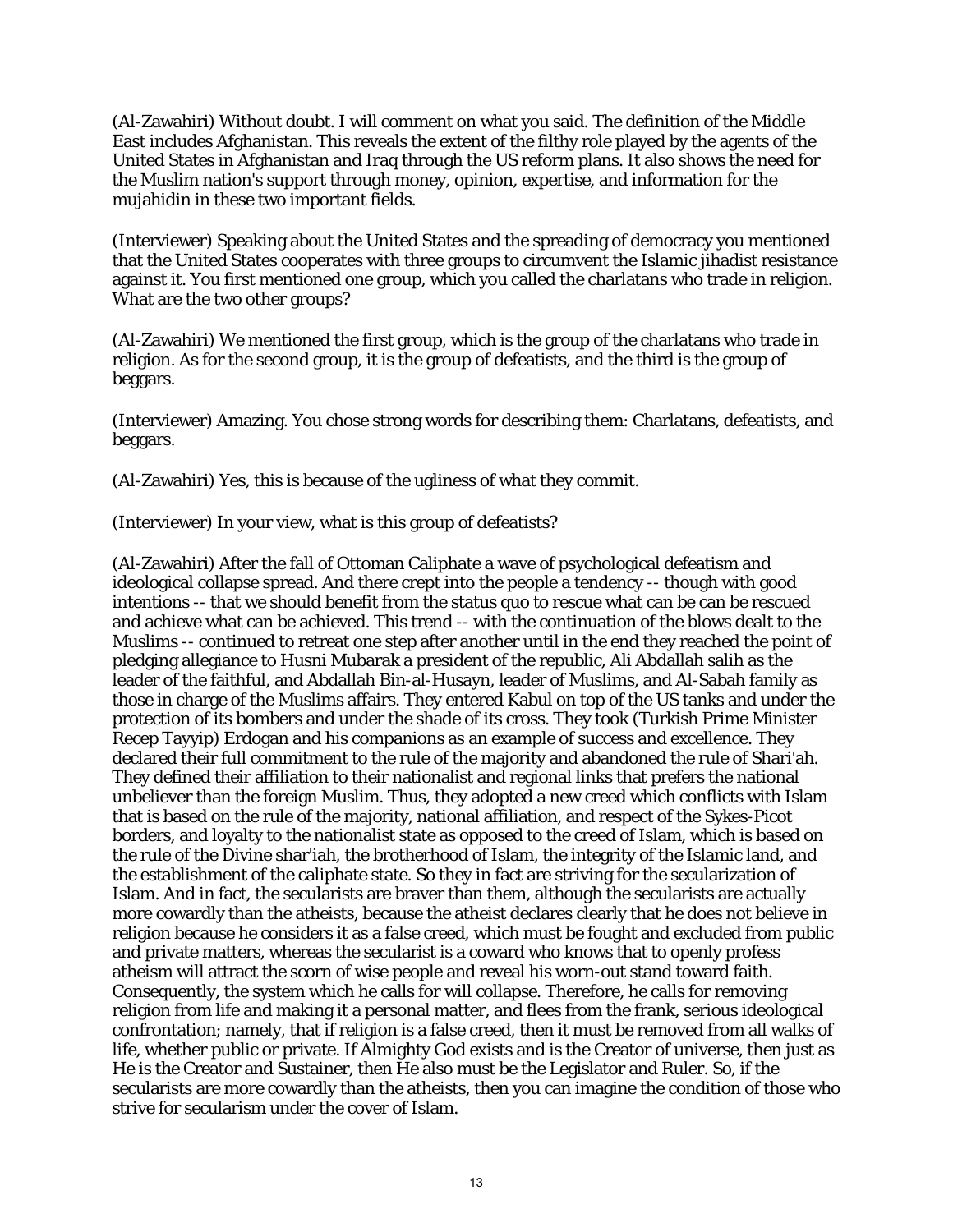(Interviewer) Well, this is a strong doctrinal presentation, and we may make room for it elsewhere to deal with it in full. However, let us concentrate on those whom you call defeatists to what you have mentioned just now about the US attempt to circumvent the mujahid Islamic resistance against the Crusader aggression.

(Al-Zawahiri) I will put my answer in the form of a question, and then I will answer your question.

(Interviewer) Go ahead, please.

(Al-Zawahiri) What can you expect from a group whose mental makeup and disposition allows it to pledge allegiance to (Egyptian President) Husni Mubarak as a president of the republic, (Yemeni President) Ali Abdallah Salih as imam of the Muslims, and (Jordan's King) Abdallah Bin-al-Husayn, (Kuwaiti rulers) Al al-Sabah, (Algerian President) Bouteflika, and (Afghan President) Hamid Karzai as rulers of the Muslims? Is it possible for a group with such a mentality and demeanor to lead the jihad of the Muslim nation in the face of the fiercest Crusade it has ever faced, and in the face of a clique of the most malevolent proxies of the nation's enemies? This group circumvents the mujahid vanguards of the nation and tries in vain to divert the Muslim masses from it with a fabricated deception to the effect that the violent confrontation with the ruling regimes, which violates the man-made laws imposed by the agent rulers, is forbidden and prohibited. They also evade jihad against the foreign enemy, and permit it, but on two conditions, that it should only be in the occupied country and after permission is given by their local ruler to travel to the battlefield. And then, in the occupied country, like Iraq and Afghanistan, they seek to cooperate with the Crusader occupation authorities in resisting jihad, which they call terrorism, and entering the fake political process under the supervision of the international false witness, the United Nations. So, by God, tell me, how is it possible for jihad to come into being after this ploy or predicament? And the US crusaders could not be happier about these ploys. Let me put this tragedy in a dramatic form so that its ugly dimensions become clear. Let us assume that a group among the youth in these movements became aware of their legal obligation against the nation's foreign and domestic enemies and decided to carry out this individual duty, the duty of jihad in the cause of God, and so, these faithful young men went to their leaders to demand jihad against the agent ruler who does not rule with the shari'ah, their leaders will, of course forbid them decisively and tell them that we have recognized them as legitimate rulers, and the change can only take place through the elections, then the young men will tell them but the elections are not based on an Islamic constitution and are eventually rigged, then the leaders will reply, but our doctrine, regardless of your argument, is that we do not fight our fellow citizens, and that jihad is only against the foreign enemy. The youth will say to them: "Fine, then let us go to Iraq or Afghanistan." The elders then will tell them, but on the condition that the ruler agrees, so submit an application to the passport department in which you request the issuing of a passport for jihad in Iraq and Afghanistan. Let us assume that these young men did that and submitted their application to the ruler, and let us assume, which is very impossible, that the ruler sympathized with the mujahidin and agreed on their travel, and provided them with passports, we will see that when these young men returned to their shaykhs, they said: Fine, but you know that we are an international organization, and that we have a very important principle, which is that we do not overstep the regional organization, and that we respect the specific nature of every country--and I ask you to pay attention to this principle of respecting the specific nature of every country, especially since grave sins have been committed with it--the important thing is that their shaykhs divided them into two groups; a group for Iraq, to which they gave a letter to take to the organization in Iraq, and a group for Afghanistan, to which they gave a letter to the retired mujahidin in Afghanistan. So, when the young men reached the leaders of the organization in Iraq and told them, we have come to you for jihad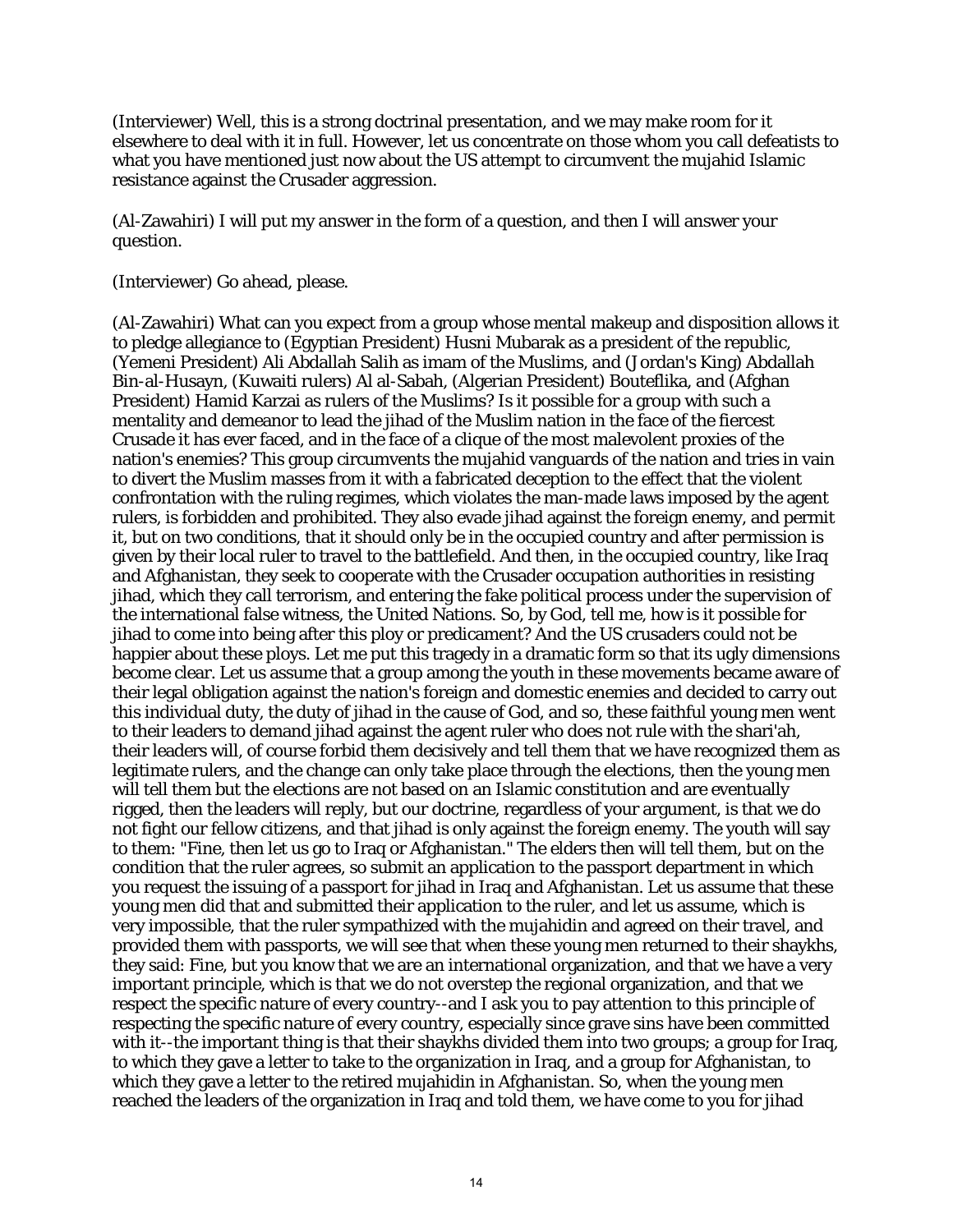against the Americans, they told them, but Iraq has its specific nature and we cooperated with Bremer in the Governing Council, and now we have agreed on the constitution in the rigged referendum, and participated in the rigged parliamentary elections, and we were in need for your efforts then to take part in jihad by pasting our pictures on walls, but thank God that you have reached us at this important stage because we are now performing jihad and struggling by bargaining and making deals under the supervision of Zalmay Khalilzad to get some of the ministries, including the Defense Ministry, and if we do not get the Defense Ministry, we will try to get some posts at the Defense Ministry, and through our men in these posts, we will try to pull some of our youth in the Defense Ministry, and you might be from among them, and if this happens, then it is possible for you to be part of the Defense Ministry forces, and thus, you will receive weapons and training in an official way and from the Americans. Then, the poor young men asked them, and after all this trouble, will we be able to fight the Americans with these weapons? The shaykhs answered disapprovingly, no and thousand no's, but you will fight the terrorists. As for the group that arrived in Afghanistan, it reached the retired senior mujahidin, and when they handed them the organization's letter, they welcomed them and were very generous to them. After the greetings and generosity, the youth asked them, when can we fight the Americans? The retirees answered: Afghanistan has its own specific nature, and we entered Kabul with the Americans and under their protection, and then we joined the Loya Jirga and left the Loya Jirga, then we entered the parliament, but the Americans deprived us of the ministries because we are retired mujahidin, but we sought to take some posts in the interior and defense ministries, and through our men there, we might be able to provide you with some weapons and training. The young men asked them: Where are your old weapons, which were piled like mountains? The retirees replied: We handed them over to the United Nations as part of the disarmament program. The young men the n asked them: Why didn't you hand them over to the Taliban? The retirees replied with disgust: Because they are agents of Pakistan and Pakistan is an enemy of Islam. The young men replied while their patience had almost run out: And after all these possibilities, if the weapons reach our hands, will we fight the Americans with them? The retirees disapprovingly: No, you will fight Al-Qa'ida and the Taliban, because Al-Qa'ida is an agent of the United States, and the Taliban is an agent of Pakistan.

(Interviewer) But among the arguments of the leaders of these movements is that your method of violent armed confrontation is unsuccessful and has led to disastrous results, and that yours is a start-from-the-top method, which seeks to change the society by changing its leadership, which is a method that, even if it were to succeed, will not survive, whereas their method depends on wisdom and continuous, calm work, and has moved from one success to another, and that they strive to change society from its grassroots by attracting them to Islam, which is a method which guarantees the continuation of any Islamic system that comes to power.

(Al-Zawahiri) This is a clear confusion, which ignores facts and evades the main point of dispute. Without going into details, I would like to clarify that our fundamental point of difference with these movements, the captives of the culture of defeat and brokenness, is not over whether the confrontation is useful or not, rather, our fundamental difference with them is over their backsliding in the faith. We do not have a major dispute with those who call for avoiding confrontation now because its causes and means do not exist in a particular country or region, and if this difference does exist, it will be restricted to looking at the feasibilities and most appropriate methods. They might be right, or we might be right. But, as for he who forbids the jihad of the agent apostate rulers, recognizes the rule of the majority and considers it as his religion, believes in national affiliations, and raises them above the brotherhood of Islam, submits to the divisions of Sykes Picot, abandons the rule of shari'ah and the establishment of the Caliphate, pledges allegiance to the traitors, the enemies of the nation as rulers of the Islamic countries, cooperates with the Crusader invaders, and curses the mujahidin and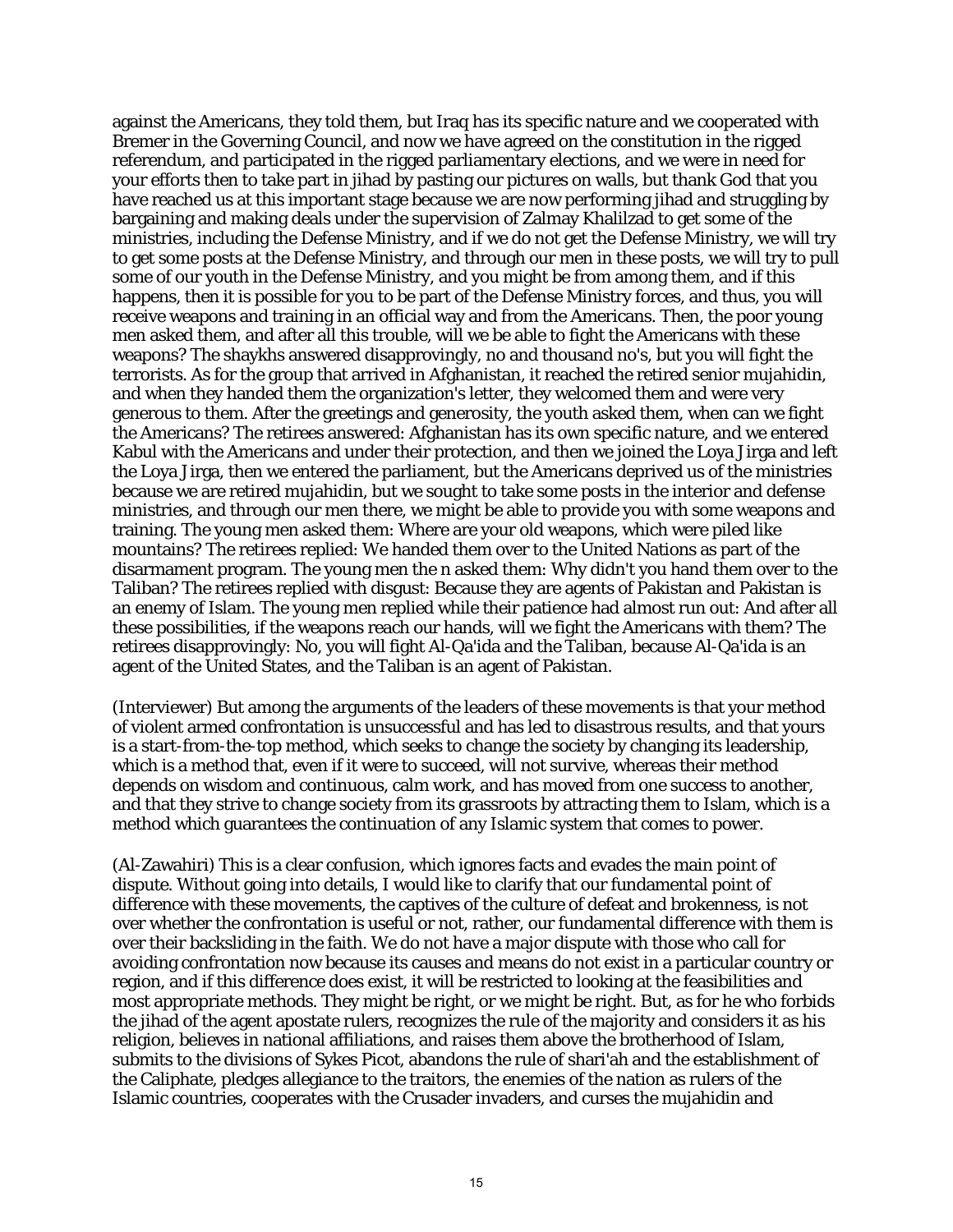describes them as criminals, out difference with him is not a dispute about methods, but rather, it is a dispute about the creed of Islam from which he is breaking away.

(Interviewer) But you cannot deny that these movements have wide popular support?

(Al-Zawahiri) The Sufi paths and soccer clubs have even wider popular support.

(Interviewer) But the Sufi paths and soccer clubs do not have sincere members with a high degree of competence, education, and organization?

(Al-Zawahiri) I do not deny that many sincere people, as a result of the vacuum which exists in the Islamic sphere, and as a result of the lack of sacrifices in these methods, have abandoned themselves to these organizations to discharge their energies that reject corruption. But these supporters who possess sincerity and a desire to make sacrifices for Islam must be honest to themselves. And the first thing they must remember is that every human will come alone to his Lord on the Day of Judgment. Almighty God says: "And everyone will come to him solitarily on the Day of Resurrection." (Koranic verse) And he must know that his leader and organization will be of no help to him on the Day of Resurrection. So he must prepare a reply to that terrible situation. We ask God safety for us and for the Muslims in it. Every one of them should prepare an answer to the question: Are the mujahidin criminals as your leaders depict them? And, are Husni Mubarak, Karzai, Ali Abdallah Salih, and Abdallah Bin-al-Husayn legitimate rulers like your leaders pledged allegiance to them?

(Interviewer) So what do you want from the supporters of these Movements?

(Al-Zawahiri) I want them to be honest with themselves, their organizations, and their leaders and to ask them: Why do you forbid us from perform jihad against the Crusaders? Why do you recognize the legitimacy of the secular and criminal regimes of treachery and corruption? Why have you abandoned the rule of Shari'ah, the brotherhood of Islam, the unity of Islamic lands, and the efforts to establish the Caliphate and have reverted to the majority rule, the national affiliation, the allegiance to the territorial state, and the division of the Muslims? Why have you cooperated with the Crusader occupier in Afghanistan and Iraq? Why are you impressed by Erdogan and praise him while he is the one who recognizes Israel, signs security agreements with it, takes part in its military exercises, and prides himself on his secularism and estrangement from Islam? I do not ask them to take our words for granted, rather what I have said is evidence held against them, for which each of them will be held accountable on the Day of Resurrection since there is no translator interceding between them and God. So, they should mull over our words, reflect on them, and act according to what they deem consistent with Shar'iah.

(Interviewer) Well, this is your point of view regarding those whom you described as defeatist. In your opinion, who is the group of beggars?

(Al-Zawahiri) They are the ones whom Imam Abdullah Bin-Mubarak, may God have mercy on him, exposed when he said: Was the religion corrupted by anyone other than the kings and the scholars of evil and its monks? Those who sell their religion for positions, salaries, visas, and citizenships, like this one who denounces violence but permits Muslims to fight Muslims in the ranks of the American Army; like those who take pride in their British citizenships and gather in front of the Parliament after the blessed London raid to declare their loyalty to Elizabeth, head of the Church of England; like that one who approves the surrender accord with Israel and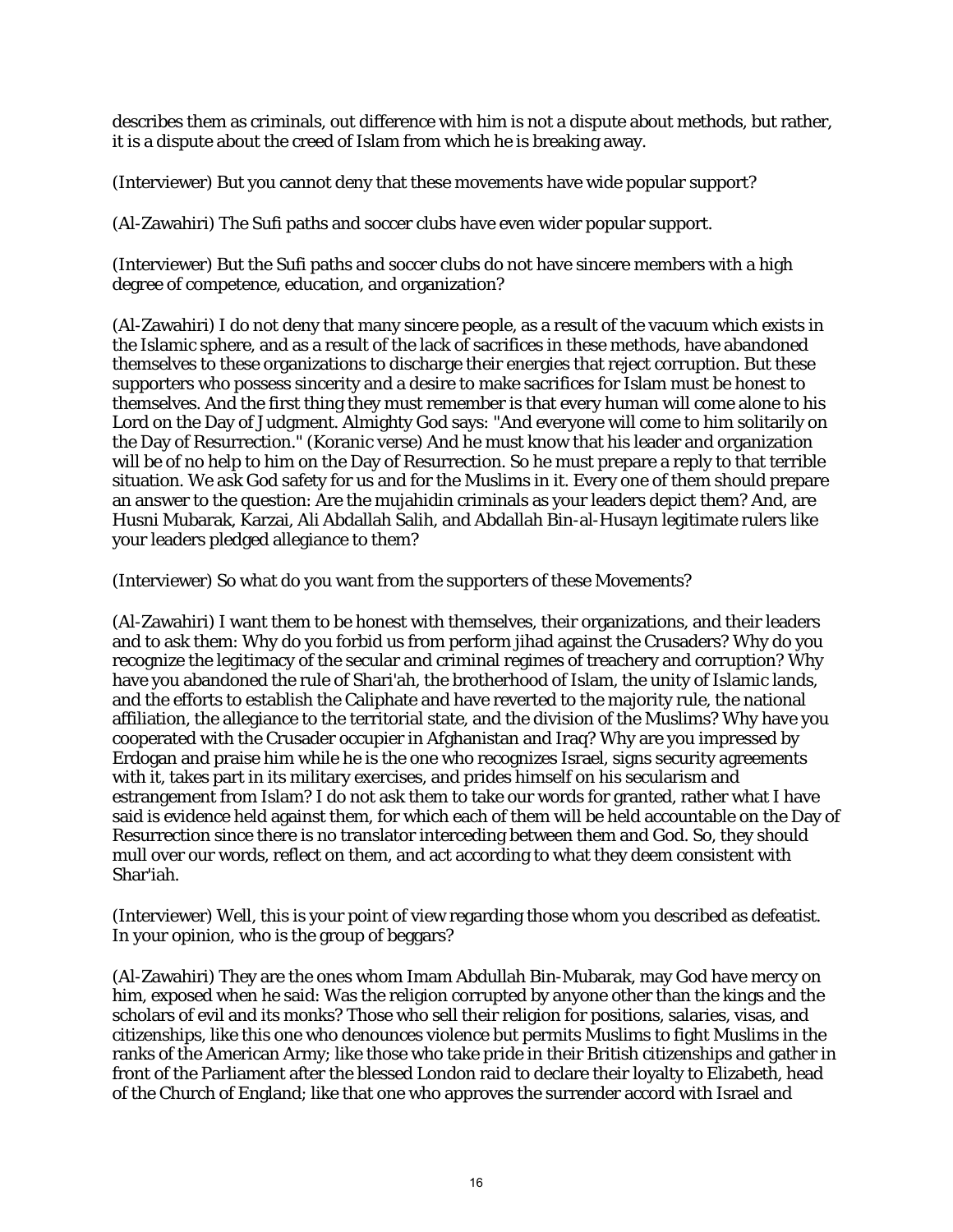recognizes Yasir Arafat as a ruler of the Muslims; like the one who insults the mujahidin day and night and receives the Israeli ambassador and chief rabbi in his office and permits France to forbid Muslim women from covering their heads in schools and hands Wafa Qustantin (wife of an Egyptian priest who converted to Islam) over to be tortured in the prisons of the monasteries.

(Interviewer) Do these three groups share any common characteristics?

(Al-Zawahiri) Yes, they have three things in common: Abandoning the rule of Shari'ah, recognizing the legitimacy of the corrupt status quo, and cursing and abusing the muhjahidin.

(Interviewer) But, there is a group that you have not mentioned in your talk tonight, namely the group of the backtracking leaders in the Egyptian Al-Jama'ah al-Islamiyah .

(Al-Zawahiri) Those have condemned themselves by themselves. How can I respond to those who say that (late Egyptian President) Anwar al-Sadat died as a martyr and regrets his killing? How can I respond to those who consider Husni Mubarak as a ruler of the Muslims? What can I say to those who say: We used to give the text (of the Koran) precedence over the interests, but now we give precedence to the interests over the text, and I do not know what they will say tomorrow? What can I say to those who say that Al-Qa'ida is the one that provoked America to strike at the Muslims? What can I say to those who say that Taliban missed the opportunity to avail themselves of the benefits of the US proposal to extradite Bin Ladin? How can I respond to those who say that they will inform the security agencies about their brothers who do not accept to backtrack their positions? Those who say that do not need a response, they need preaching. They need someone to remind them of the Hadith of the Prophet, peace be upon him, who says: "Among what has reached the people from the words of the first prophethood: If you are not ashamed, then do as you wish." Praise is due to God for we have been spared from responding to them by their eminences Shaykh Umar Abd-al-Rahman and Shaykh Rifa'i Taha, may God free them both, Shaykh Abd-al-Akhir Hammad, Shaykh Muahmamd Mustafa al-Muqri, and Shaykh Muhammad al-Islambuli from the notables of Al-Jama'ah al-Islamiyah who are have been adhering to the truth.

(Interviewer) But they claim that Dr Umar Abd-al-Rahman, may God free him, supported them in their positions?

(Al-Zawahiri) No, His Eminence Shaykh Umar Abd-al-Rahman, may God free him, withdrew his support for their initiative after the truth about it (their positions) became clear to him. So, America stepped up its blockade at him. With this despicable treatment of him and the blockade it imposed on him, America is directing an insult to every Muslim. This can only be explained in the framework of the Jewish-Crusader rancor that simmers in their hearts. So, I call on every Muslim to seize every opportunity afforded him to take revenge of America for the imprisonment of Shaykh Umar Abd-al-Rahman. Let them take as their example in that Abu-Mus'ab al-Zarqawi, may God have mercy on him, who dedicated a raid to the name of Shaykh Umar Abd-al-Rahman.

(Interviewer) But, is it possible that the majority of Al-Jama'ah al-Islamiyah with its untainted history of Da'wah (call) and jihad has really realized what these backtracking leaders have realized?

(Al-Zawahiri) Certainly not, thanks to God's grace. I am honored here to convey to the Muslims all over the Islamic world the good news on that an important group of Al-Jama'ah al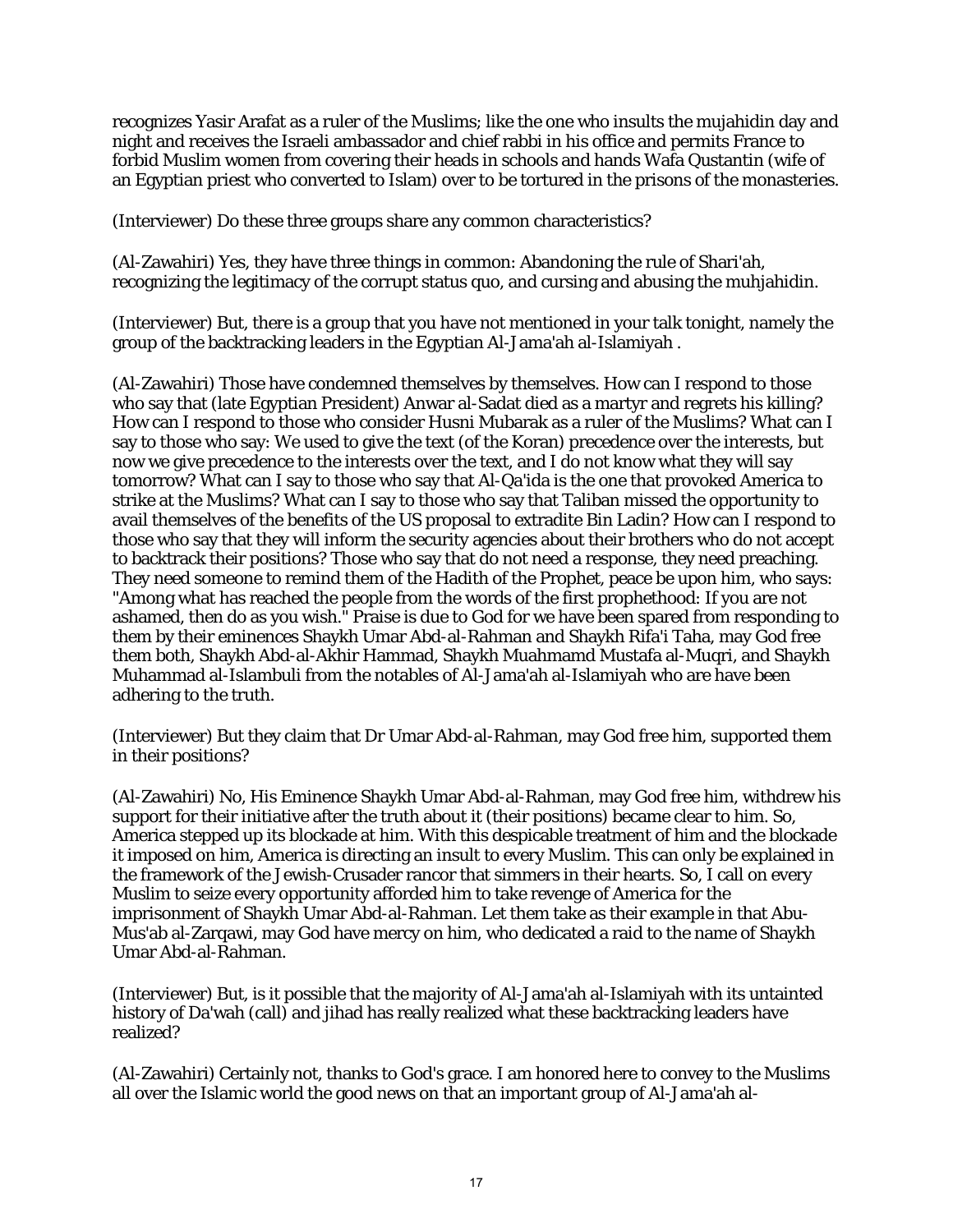Islamiyah's brothers have joined Al-Qa'ida of Jihad Organization. I think you in As-Shahab Foundation are helping to release this good news gradually as circumstances permit.(Interviewer) Yes, with God's grace. But, we were talking about other good news before the interview?

(Al-Zawahiri) Yes, it is some great news, thanks to the grace of God: Our Amir, mujahid Shaykh and lion of Islam Usama Bin Ladin, may God protect him, has instructed me to give the good news to Muslims in general, and my brothers the mujahidin everywhere that the Salafi Group for Call and Combat has joined Al-Qa'ida of Jihad Organization. So, praise is due to God, praise is due to God, and praise is due to God for this blessed alliance, which we ask God that it will be a bone in the throats of the Americans and French Crusaders and their allies that would bring on them distress, trepidation, and dejection in the hearts of the traitorous apostate sons of France. We beseech Him Almighty to guide our brothers at the Salafi Group for Call and Combat to success in order to crush the pillars of the Crusader alliance, especially their old immoral leader, America. All praise is due to God, first and last. I seize the opportunity provided by this good news to remind myself and all my brothers who work to serve Islam, help the Muslims, and confront the Zionist-Crusader campaign and its agents of the necessity of unity since it is the gateway to victory and it is the legal duty of the Muslims when facing their enemies.

The Truth, Exalted is he, says: "O you who believe when you meet a force, be firm and remember Allah much that you may prosper. And obey Allah and His Messenger and do not dispute among yourselves lest you lose heart and you power depart and persevere for Allah is with those who persevere."

(Interviewer) The past period has witnessed important developments in Somalia. Moreover, the Islamic orientation of its Islamic people has come to the fore strongly, rejecting the American Crusader's presence in Somalia. How do you comment on that?

(Al-Zawahiri) This is the result of the response of the Somali people to the call for establishing a rule based on Shari'ah and the blessing of security and suppression of corruption they felt after implementing the rule of Shari'ah. It is a result of the Muslim Somali peoples' dignity and defiance that reject the presence of the American Crusaders and their underlings and that made the Americans taste the bitterness of defeat. That why I call on the Muslim Somali people to reject the American Crusader's presence in Somalia and to use their strength to strike at America's underlings in Somalia, to seek help from God, and to confront the Ethiopian forces that are invading Muslim Somalia, and to bury them there. They should realize that it is not only their duty to God to establish the Muslim government in Somalia, but also it is their duty to expel the Zionist Crusader's presence from the entire Horn of Africa and back their Muslim brothers in Iraq, Afghanistan, and Palestine by delivering crushing blows to the Zionist Crusader presence in the Horn of Africa. May God guide them to success to help Islam and Muslims.

(Interviewer) Well, we move on to the Western peoples. Do you have a message for them?

(Al-Zawahiri) Yes, I tell them your leaders are concealing from you the true size of disaster which will shock you. The days are pregnant and they will give birth to new events with God's permission and guidance. I tell them: You have provided us with all the legal and rational reasons to fight you and punish you. You have committed ugly crimes, breached treaties that you used to impose on others to abide by. For our part, we have repeatedly warned you and repeatedly offered a truce with you. So, we now have legal and rational justifications to continue fighting you until your power is destroyed or you give in and surrender. I tell them: You should not bother yourselves with defending your forces in Iraq and Afghanistan because they are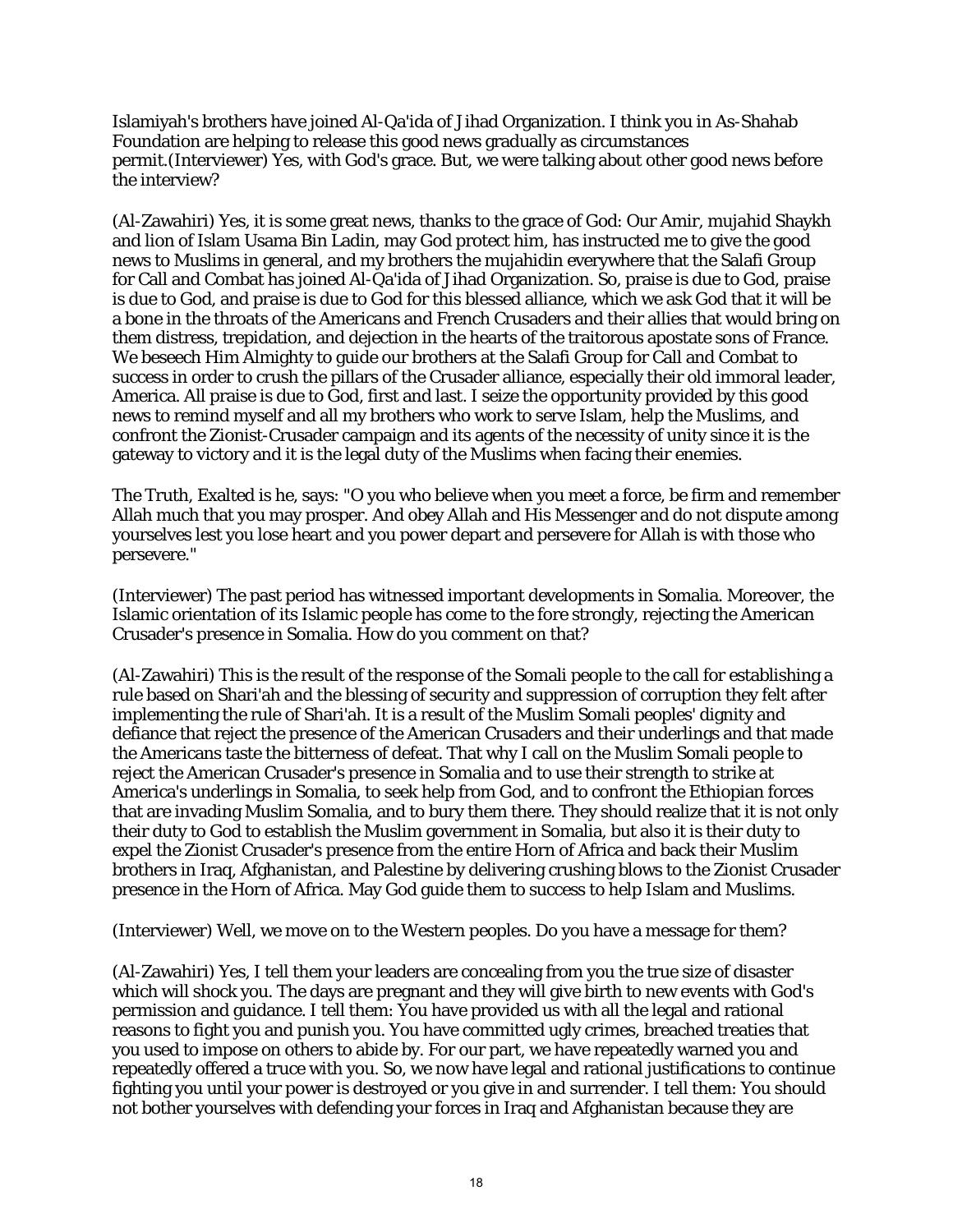deemed to be defeated. They are all but defeated in fighting that battles that are hindering the nation. Rather, you should reinforce your defenses in two regions: The first is in the Gulf, from where you will be expelled, God willing, after the defeat in Iraq at which point your economic ruin will be achieved. The second is in Israel, because the jihadist reinforcements are getting closer to it, with God's help and power. Your defeat there will put an end to the contemporary Zionist-Crusader supremacy. Since the Jews know that it will be their turn after the defeat in Iraq, they are attempting with all the influence, wealth, and propaganda in their power to extend your stay in Iraq as long as possible and regardless of the losses inflicted on you. The Jews know that the main reason for the catastrophes that are befalling you one after another is your backing and support for them. This is why they try to conceal the facts as much as they can. From the ploys they use in concealing facts is their portrayal of the mujahidin as half-mad, bloodthirsty maniacs who will continue to fight you until the last one of you. Whenever the mujahidin address you with the language of reason, they confuse you and divert you from that in order to keep you in the battlefield to be killed for their protection.

(Interviewer) Yes, it has been circulated in the media that you have not made a serious offer to the West, that you want to fight just for the sake of fighting, and that you want war to the very end?

(Al-Zawahiri) This is misleading. We have repeatedly declared our political offer to the West, but the leaders of the West, especially Bush and Blair, are keen on causing confusion about that. Shaykh Usama Bin Ladin, may God protect him, offered a truce to the West and America. I have already told the West that the way to peace is the withdrawal from our countries, stopping the plunder of our resources, and ending its support for the corrupt governments in our lands.

(Interviewer) Speaking of the plunder of resources, grievances, and the oppressed ones in the world, in recent statements by Al-Qa'ida of Jihad calls for supporting the oppressed in the world have been repeated. Is this a new Al-Qa'ida approach?

(Al-Zawahiri) No, this is a confirmed jurisprudence-based law. God, the exalted, said in Hadith Qudsi:"O my servants, I have forbidden oppression for myself, and forbidden it for you, so do not oppress each other."

And the prophet, peace be upon him, took part in the (alliance of the favors?) in Mecca before his noble mission and praised it after he was sent, peace be upon him, by saying:" I took part in the alliance of Al-Mutayyibin with my uncles when I was a boy, and I would not renege on it for any price."

I invite all of America's victims to Islam, the religion which rejects injustice and treachery. If they don't convert to Islam, then they should at least take advantage of Muslims' defensive campaign to repel America's aggression against them and overcome them, each in his own way, under his own banner, and with whatever is at his disposal.

This is their historic chance, because America is reeling from the blows of the mujahidin in Iraq and Afghanistan, thanks to God.

(Interviewer) Very well; If I ask you now five years after the New York and Washington raids to summarize to me your vision of the Al-Qa'ida of Jihad group. What would you say?